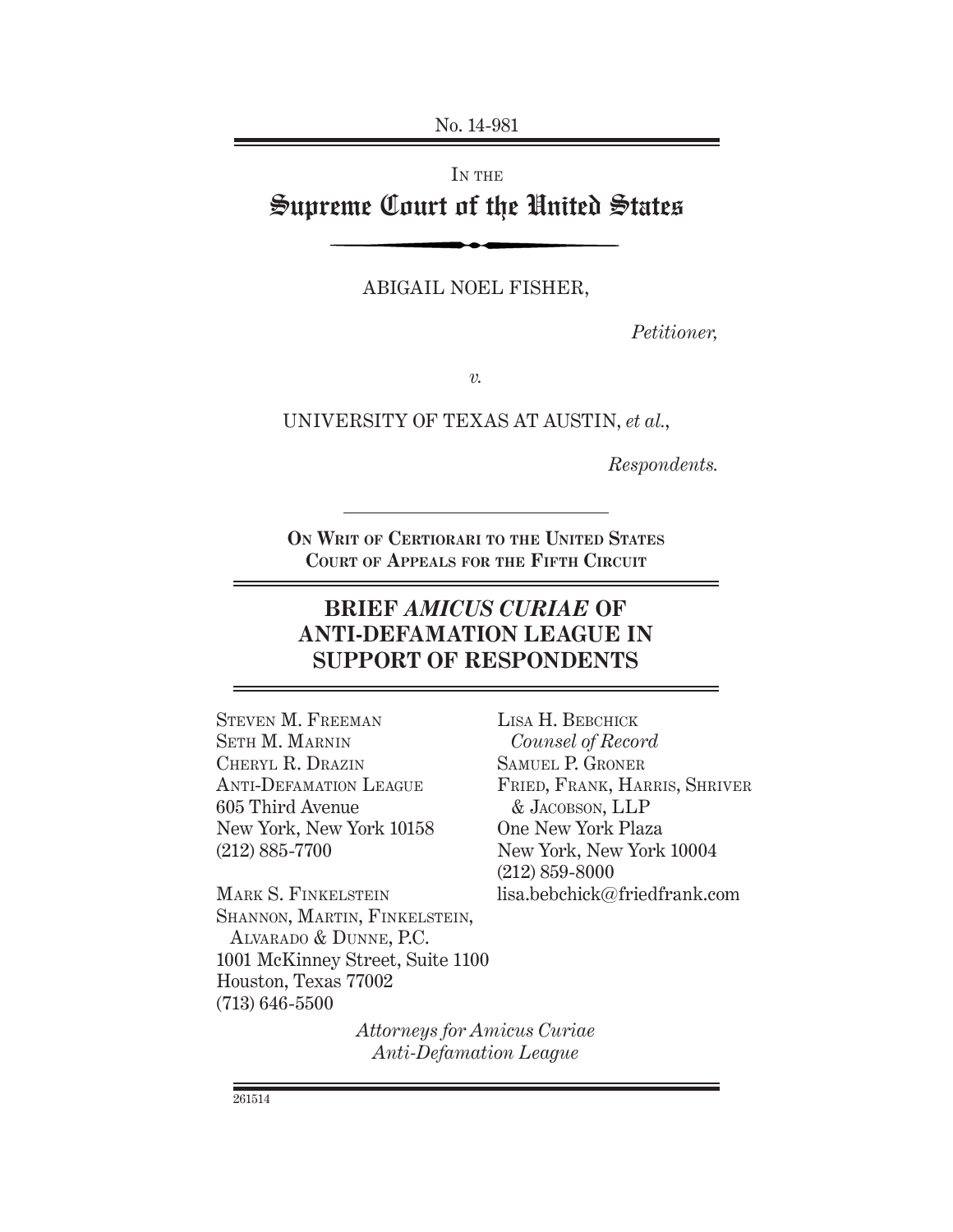## TABLE OF CONTENTS

| SUMMARY OF THE ARGUMENT4                                                                                                                                                                    |
|---------------------------------------------------------------------------------------------------------------------------------------------------------------------------------------------|
|                                                                                                                                                                                             |
| ADL'S EXPERIENCE DEMONSTRATES THE<br>I.<br>IMPORTANCE OF DIVERSITY IN HIGHER                                                                                                                |
| II.<br>DESPITE THE IMPORTANCE OF DIVERSITY,<br>THE ENDS DO NOT, AND<br>CONSTITUTIONALLY CANNOT, JUSTIFY<br><b>VIOLATIONS OF CORE</b><br>EQUAL PROTECTION PRINCIPLES 8                       |
| III. UT'S USE OF RACE AS ONE FACTOR IN A<br>HOLISTIC ADMISSIONS PROCESS SATISFIES<br>STRICT SCRUTINY BECAUSE IT IS<br>NARROWLY TAILORED TO ACHIEVE THE<br>COMPELLING GOVERNMENT INTEREST IN |
| Diversity is a Compelling Government<br>А.                                                                                                                                                  |
| B. The Means Used by UT to Achieve<br>Diversity Are Narrowly Tailored 15                                                                                                                    |
|                                                                                                                                                                                             |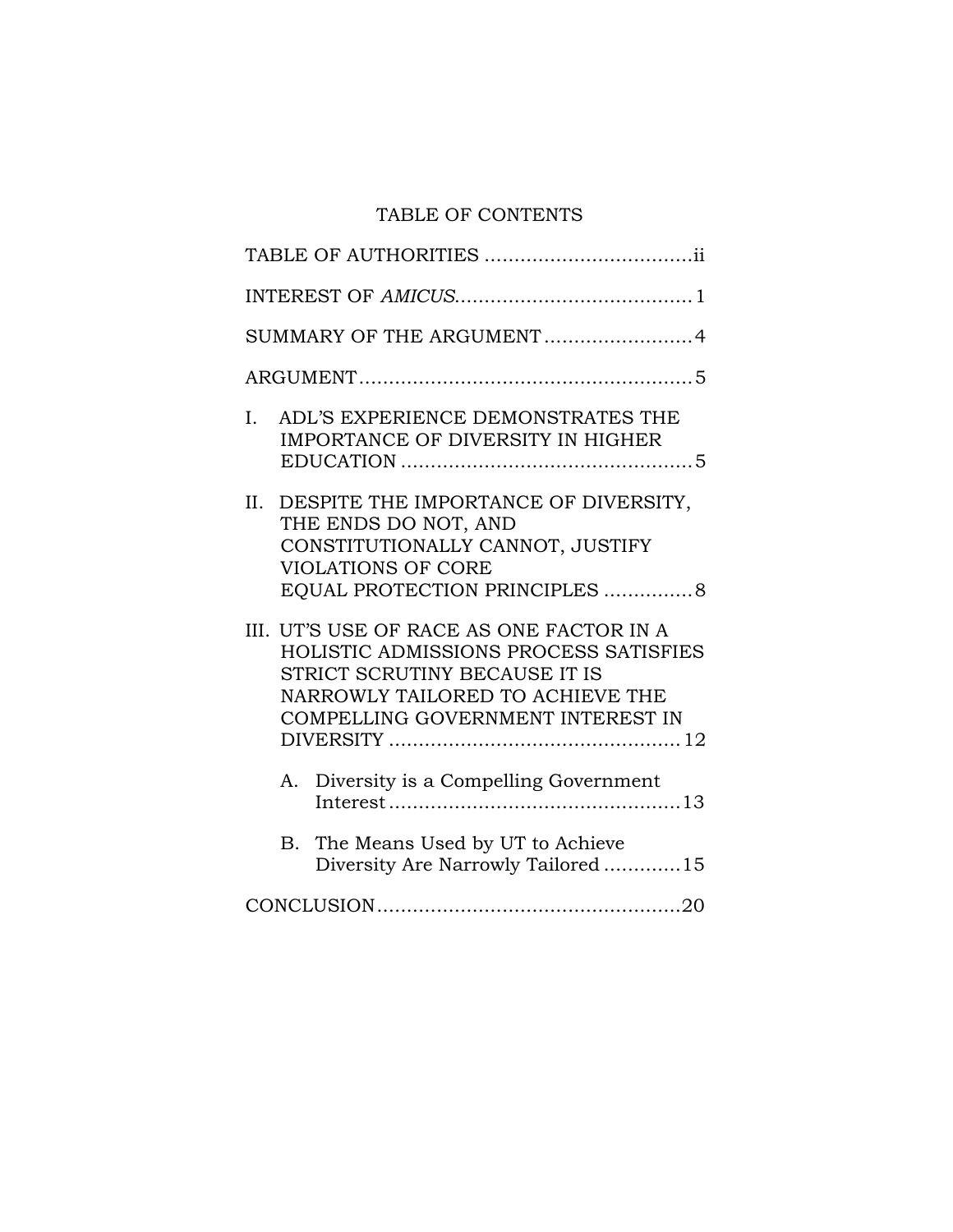## TABLE OF AUTHORITIES

| <b>CASES</b>                                                                                             | PAGE(S) |
|----------------------------------------------------------------------------------------------------------|---------|
| Adarand Constructors, Inc. v. Pena,                                                                      |         |
| DeFunis v. Odegaard,                                                                                     |         |
| Fisher v. Univ. of Texas,                                                                                |         |
| Gratz v. Bollinger,<br>539 U.S. 244 (2003)  12, 15                                                       |         |
| Grutter v. Bollinger,                                                                                    |         |
| Johnson v. California,                                                                                   |         |
| Parents Involved in Cmty. Schools v.<br>Seattle Sch. Dist. No. 1,<br>551 U.S. 701 (2007)  11, 12, 13, 14 |         |
| Regents of Univ. of Cal. v. Bakke,                                                                       |         |
| Wygant v. Jackson Bd. of Educ.,                                                                          |         |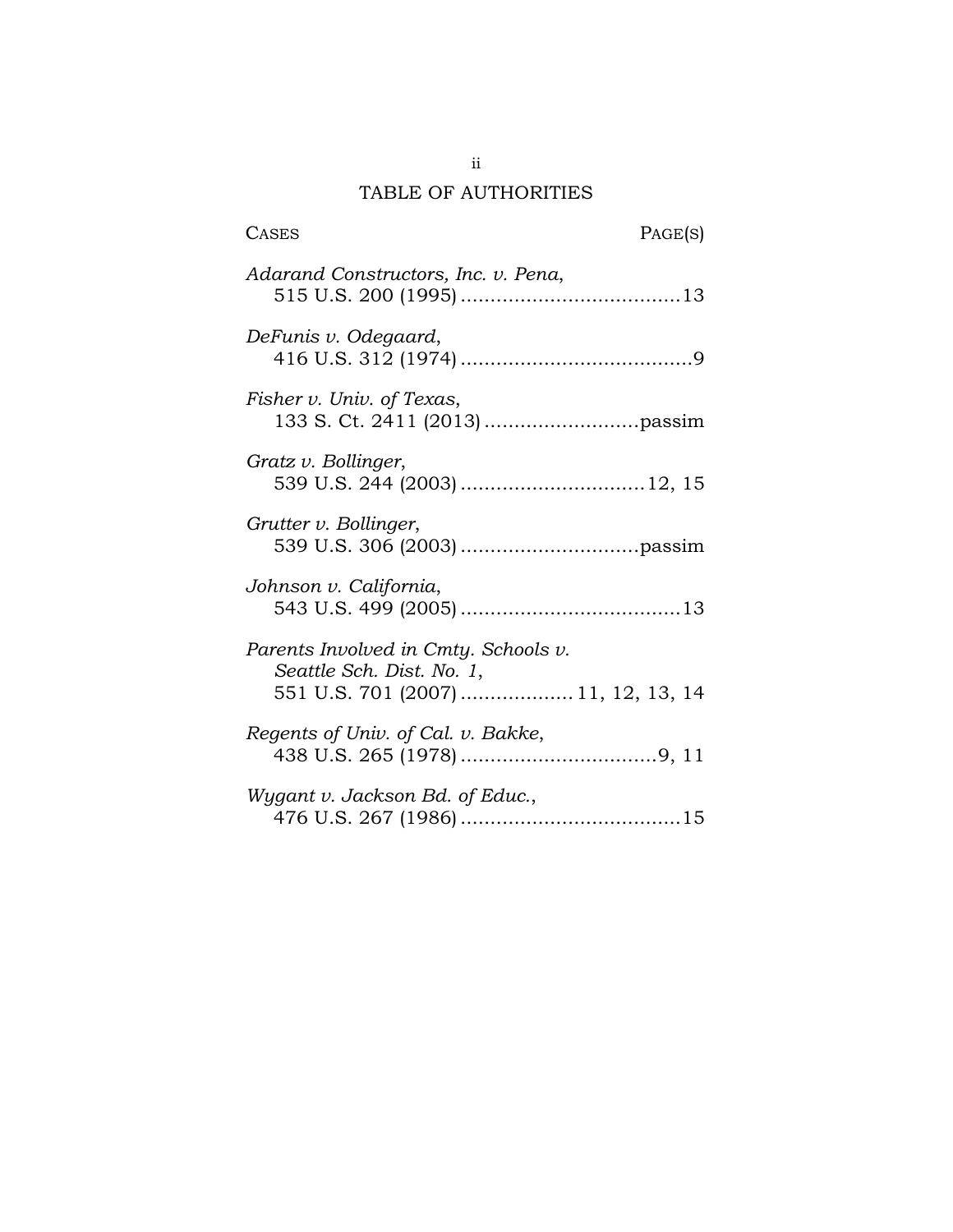## TABLE OF AUTHORITIES - Continued

| OTHER AUTHORITIES                                                                                                                                                                                                                                         | PAGE(S) |
|-----------------------------------------------------------------------------------------------------------------------------------------------------------------------------------------------------------------------------------------------------------|---------|
| American Council on Education, On the<br>Importance of Diversity in Higher<br>Education,<br>http://www.acenet.edu/AM/Template.cf<br>m?Section=Home&TEMPLATE=/CM/Co<br>ntentDisplay.cfm&CONTENTID=45474 7, 8                                               |         |
| Larry M. Lavinsky, DeFunis v. Odegaard:<br>The 'Non-Decision' With a Message,<br>75 COLUM. L. REV. 520 (1975) 10                                                                                                                                          |         |
| Patricia Gurin, et al., Diversity and Higher<br>Education: Theory and Impact on<br>Educational Outcomes, 72 HARV. EDUC.                                                                                                                                   |         |
| Kathryn A. McDermott, Diversity or<br>Desegregation? Implications of Arguments<br>for Diversity in K-12 and Higher<br>Education,                                                                                                                          |         |
| Jeffrey F. Milem, The Educational Benefits of<br>Diversity: Evidence from Multiple Sectors,<br>in COMPELLING INTEREST: EXAMINING THE<br>EVIDENCE ON RACIAL DYNAMICS IN COLLEGES<br>AND UNIVERSITIES Chapter 5-11<br>(Mitchell Chang, et al. eds., 2003) 6 |         |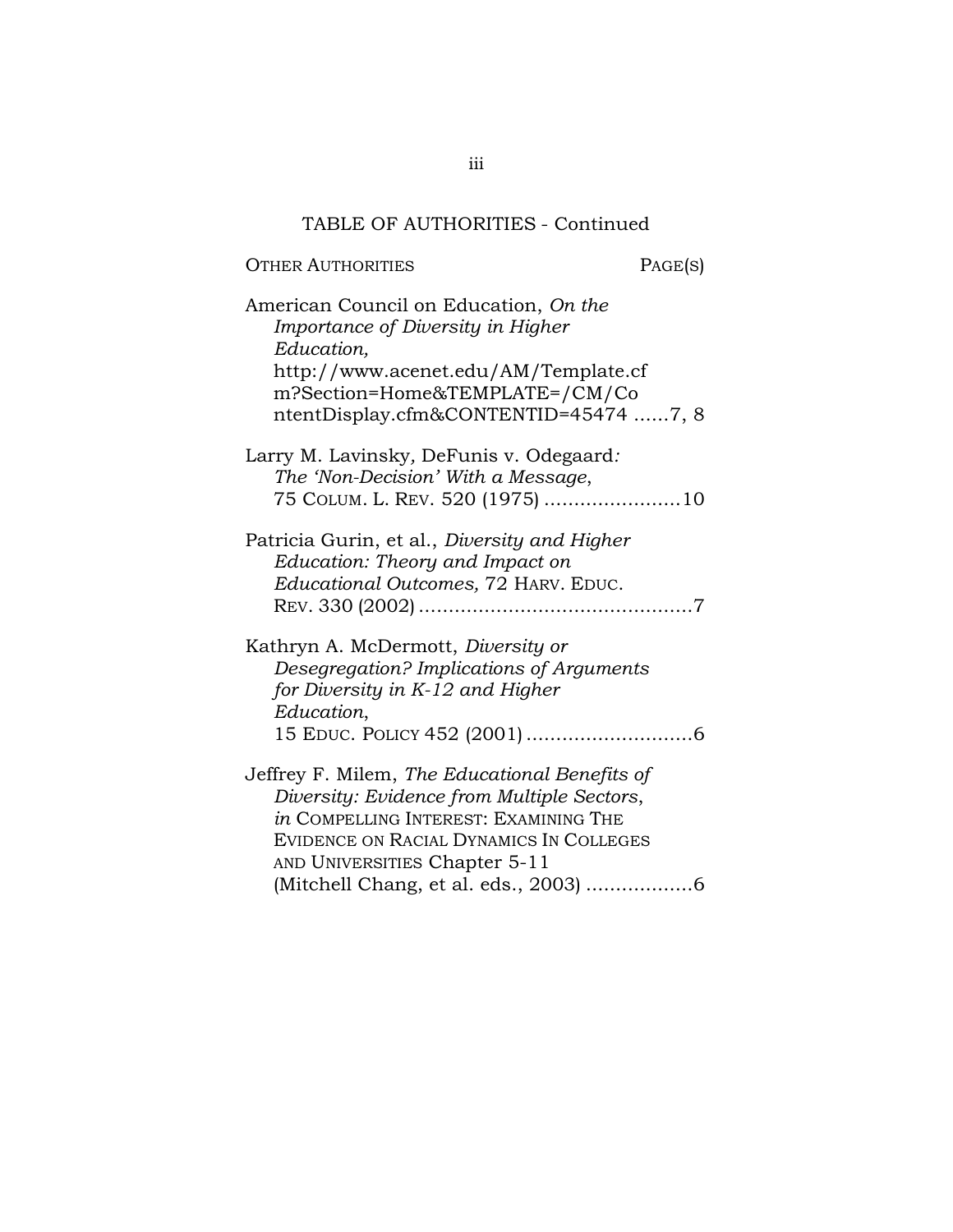#### **INTEREST OF** *AMICUS*

The Anti-Defamation League ("ADL"), as *amicus curiae*, submits this brief in support of the respondents.<sup>1</sup>

ADL was organized in 1913 – at a time when anti-Semitism was rampant in the United States – to advance good will and mutual understanding among Americans of all creeds and races, to combat racial, ethnic, and religious discrimination in the United States, and to fight hate, bigotry, and anti-Semitism. Today it is one of the world's leading civil and human rights organizations, and its history is marked by a commitment to protecting the civil rights of all persons, whether they are members of a minority group or not. ADL believes that each person in our country has the constitutional right to receive equal treatment under the law and that each person has the right to be treated as an individual, rather than as simply part of a racial, ethnic, religious, or genderdefined group. In this connection, ADL has often filed briefs *amicus curiae* in this Court in cases arising under the Equal Protection Clause of the

<sup>&</sup>lt;sup>1</sup> No counsel for a party authored this brief in whole or in part, and no such counsel or party made a monetary contribution intended to fund the preparation or submission of this brief. No person other than the *amicus curiae*, its members, or its counsel made a monetary contribution to its preparation or submission. The parties have consented to the filing of this brief and such consents have been lodged with the Court.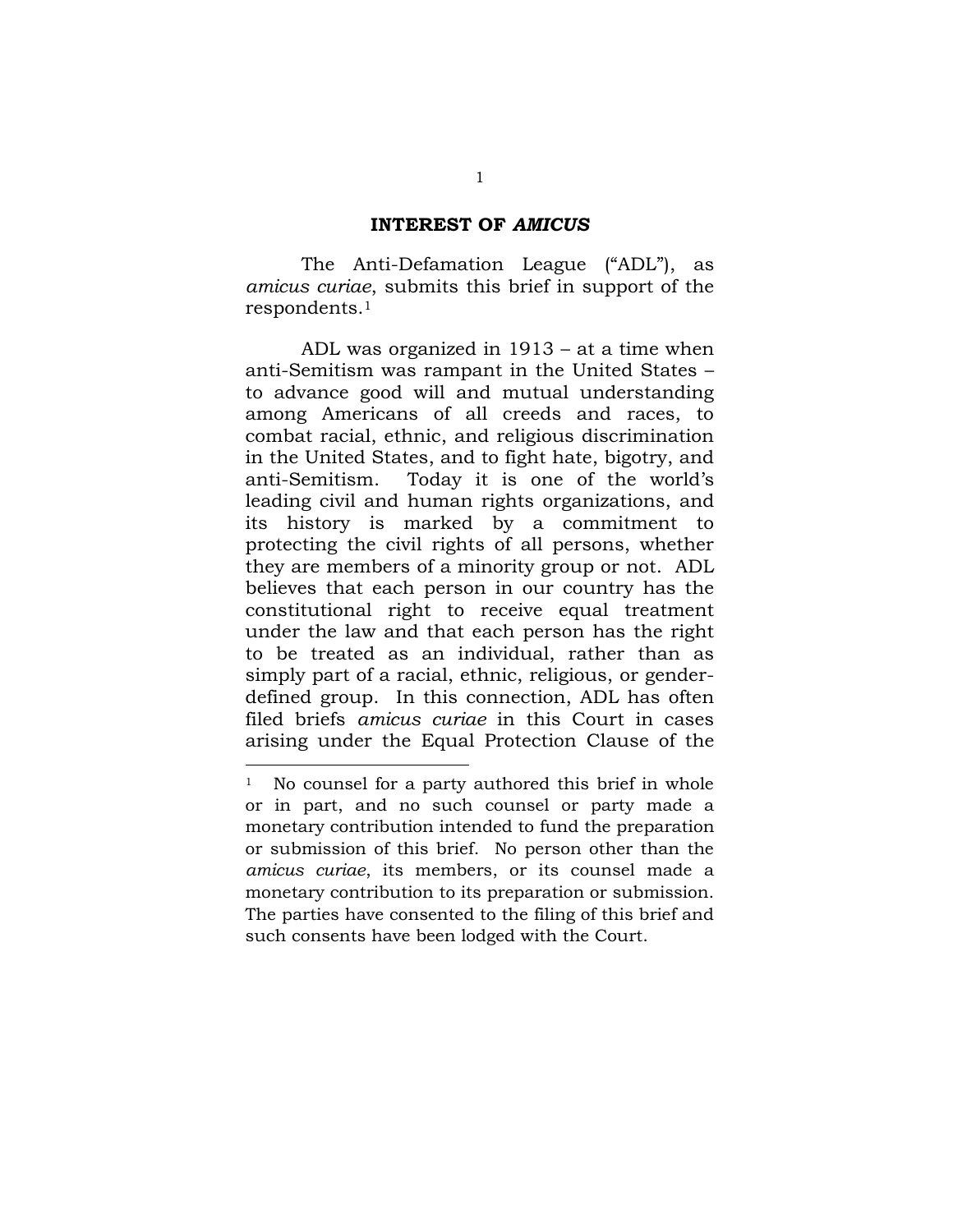Fourteenth Amendment to the Constitution or the Nation's civil rights laws.<sup>2</sup>

 $\overline{a}$ 

<span id="page-5-0"></span><sup>2</sup> *See*, *e.g.*, ADL briefs *amicus curiae* filed in *Shelley v. Kraemer*, 334 U.S. 1 (1948); *Sweatt v. Painter*, 339 U.S. 629 (1950); *Brown v. Board of Educ.*, 347 U.S. 483 (1954); *Cardona v. Power*, 384 U.S. 672 (1966); *Jones v. Alfred H. Mayer Co.*, 392 U.S. 409 (1968); *Sullivan v. Little Hunting Park, Inc.*, 396 U.S. 229 (1969); *DeFunis v. Odegaard*, 416 U.S. 312 (1974); *Runyon v. McCrary*, 427 U.S. 160 (1976); *McDonald v. Santa Fe Trail Transp. Co.*, 427 U.S. 273 (1976); *United Jewish Orgs. of Williamsburg, Inc. v. Carey*, 430 U.S. 144 (1977); *Regents of Univ. of Cal. v. Bakke*, 438 U.S. 265 (1978); *United Steelworkers v. Weber*, 443 U.S. 193 (1979); *Fullilove v. Klutznick*, 448 U.S. 448 (1980); *Boston Firefighters Union, Local 718 v. Boston Chapter, NAACP*, 461 U.S. 477 (1983); *Palmore v. Sidoti*, 466 U.S. 429 (1984); *Firefighters Local Union No. 1784 v. Stotts*, 467 U.S. 561 (1984); *Wygant v. Jackson Bd. of Educ.*, 476 U.S. 267 (1986); *City of Richmond v. J.A. Croson Co.*, 488 U.S. 469 (1989); *Metro Broadcasting, Inc. v. FCC*, 497 U.S. 547 (1990); *Johnson v. De Grandy*, 512 U.S. 997 (1994); *Miller v. Johnson*, 515 U.S. 900 (1995); *Taxman v. Bd. of Educ.*, 92 F.3d 1547 (3d Cir. 1996), *cert. granted*, 521 U.S. 1117, *appeal dismissed per stipulation*, 522 U.S. 1010 (1997); *Alexander v. Sandoval*, 532 U.S. 275 (2001); *Grutter v. Bollinger*, 539 U.S. 306 (2003); *Gratz v. Bollinger*, 539 U.S. 244 (2003); *Parents Involved in Cmty. Schools v. Seattle Sch. Dist. No. 1*, 551 U.S. 701 (2007); *Ricci v. DeStefano*, 557 U.S. 557 (2009); *Fisher v. University of Texas at Austin*, 133 S. Ct. 2411 (2013); and *Schuette v. Coalition to Defend Affirmative Action*, 134 S. Ct. 1623 (2014).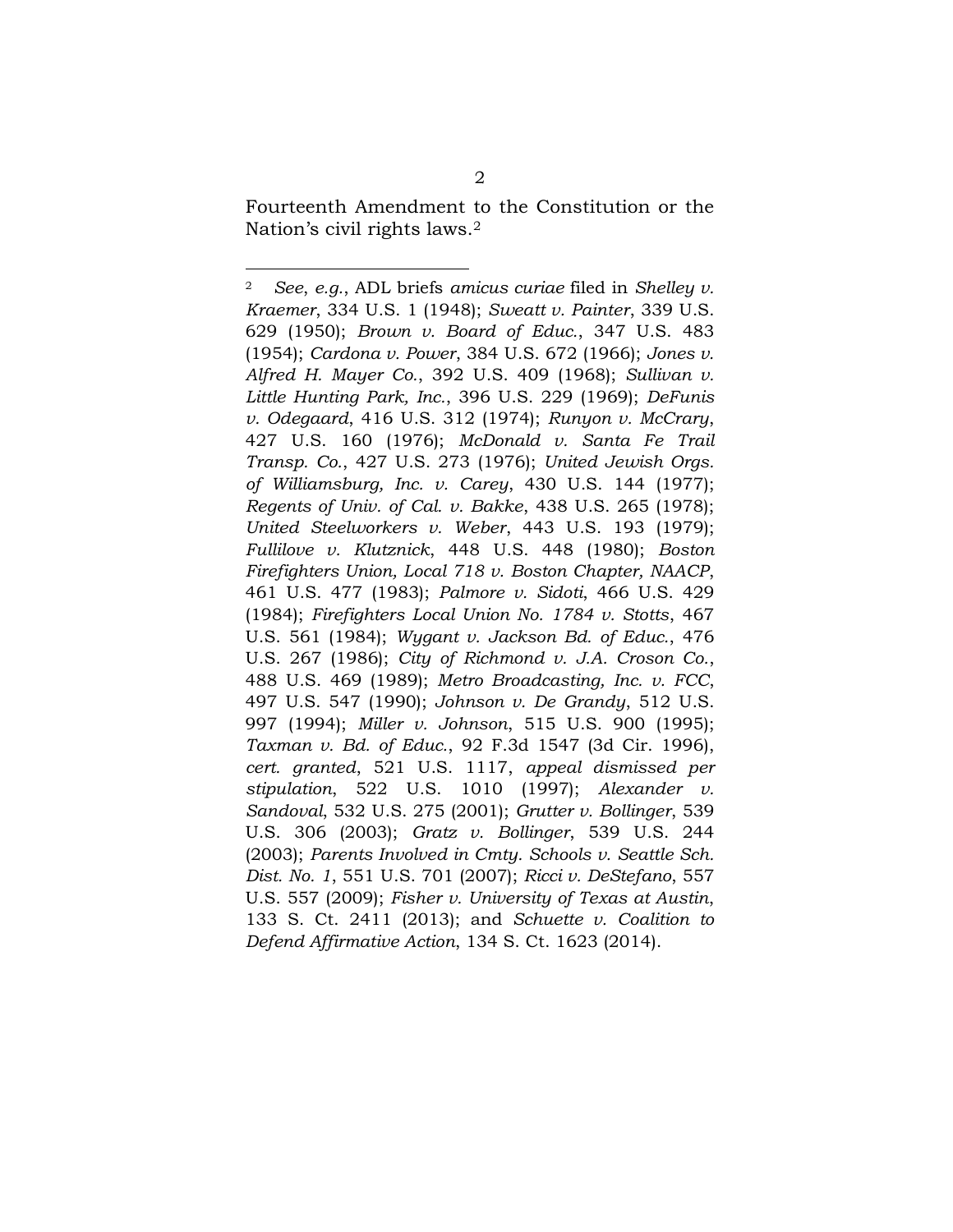With respect to use of racial preferences in access to social opportunities such as employment and education, ADL has long wrestled with whether such preferences can be reconciled with its core mission – "to secure justice and fair treatment to all citizens alike and to put an end forever to unjust and unfair discrimination against . . . any sect or body of citizens." ANTI-DEFAMATION LEAGUE 1913 CHARTER (1913). And, while ADL has endorsed limited racial preferences in order to remedy specific discrimination, it has consistently opposed the non-remedial use of race-based criteria, except under highly limited circumstances in the educational context where the government can identify a compelling interest to justify them and has narrowly tailored their use to meet those legitimate interests.

In the context presented here, ADL agrees with the University of Texas at Austin that diversity in higher education is a compelling government interest. Through its work in a variety of education-related settings, ADL has grown to understand that diversity in education is critical, not only because of its contribution to the educational experience but also as a factor in the development of a fully integrated society which honors inclusiveness and which is free of racial and ethnic hatred and the discrimination which flows from it. The admissions policy at issue here is narrowly tailored to achieve that compelling government interest and does not operate as an overt or covert quota system. Therefore, ADL believes that on this record UT's use of race as one factor in its holistic review of applicants passes constitutional muster.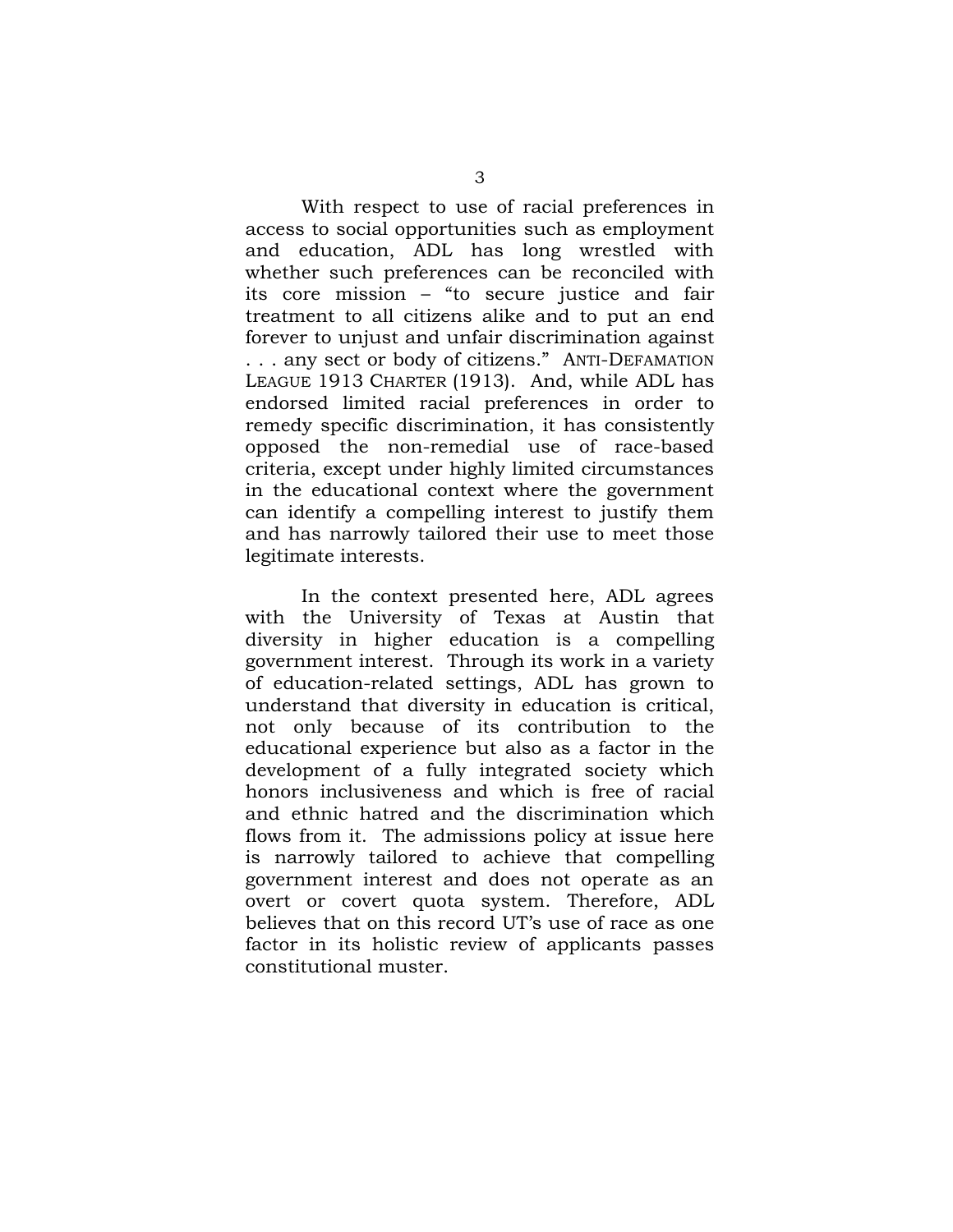#### **SUMMARY OF THE ARGUMENT**

<span id="page-7-0"></span>1. ADL's experience in a variety of educationrelated settings demonstrates that exposure to a diverse academic community serves critical societal needs. However, despite its commitment to diversity, ADL firmly believes that the Constitution prohibits affirmative action programs from imposing quotas, assigning persons to categories based on their race, or using race as a determinative factor in making admissions decisions.

2. This is the first case which has come before the Court in which ADL believes that a university has used the proper means to achieve a diverse student body. The uncontested record makes clear that UT (i) only implemented its current admissions policy because its prior, race-neutral admissions policy had not achieved UT's diversity goals, (ii) takes race into account only as part of a holistic review of applicants in which race is never a determinative factor in making an admissions decision, and (iii) does not use overt or covert quotas. These conceded facts demonstrate that UT's admissions process is narrowly tailored to achieve diversity in the context of higher education (which the Court has recognized constitutes a compelling governmental interest).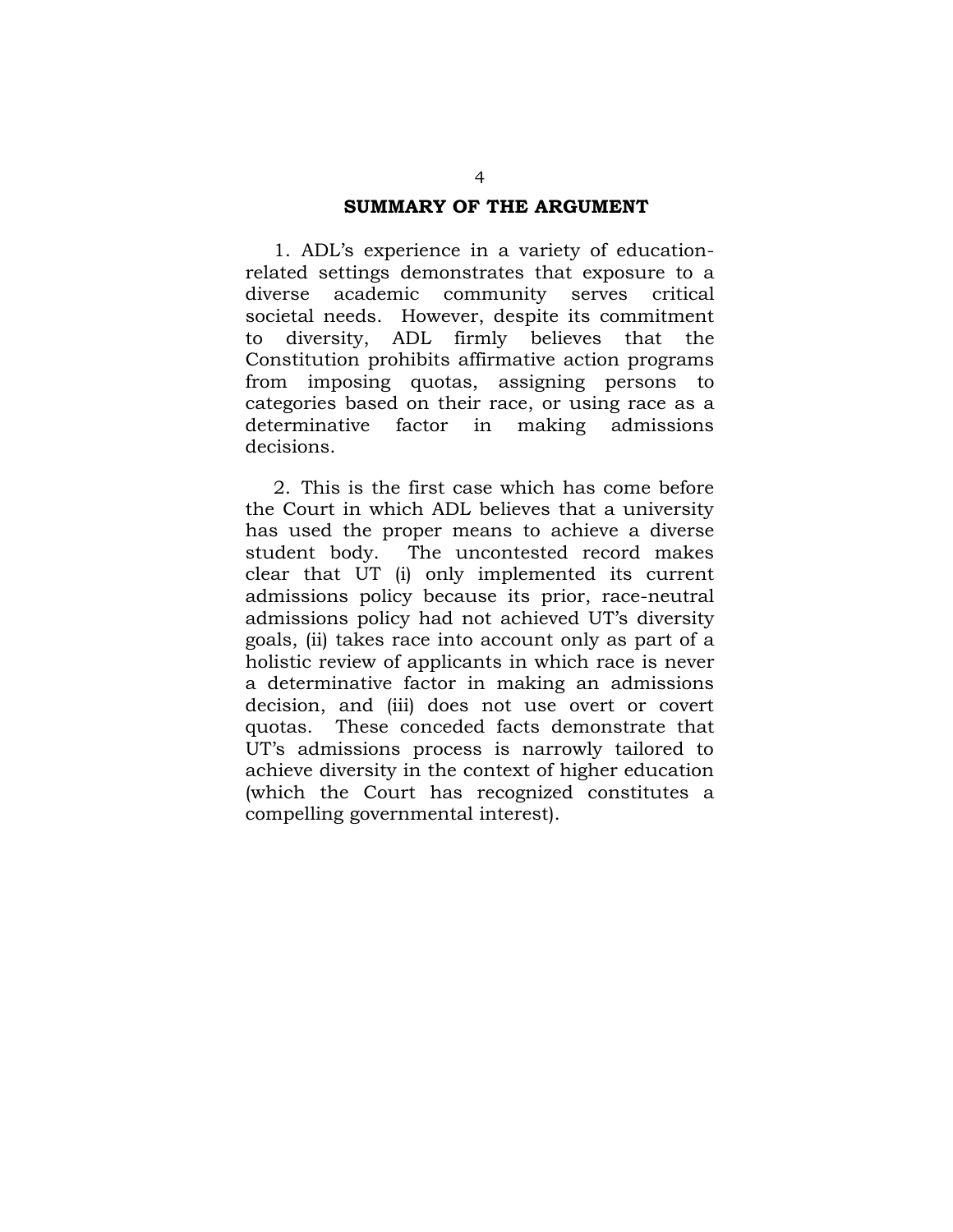#### **ARGUMENT**

## <span id="page-8-1"></span><span id="page-8-0"></span>**I. ADL'S EXPERIENCE DEMONSTRATES THE IMPORTANCE OF DIVERSITY IN HIGHER EDUCATION**

Amicus ADL has long opposed both de jure and de facto segregation in our schools – its history of amicus activity in this Court's school desegregation cases extends back to *Brown*, and its governing body has condemned de facto discrimination in the Nation's schools repeatedly. ADL has fought to eradicate racial, ethnic, and religious bias in our Nation and to promote understanding among its disparate peoples for over 100 years. As a leading civil rights organization, ADL has vigorously supported enactment and enforcement of the Nation's major anti-discrimination laws. It is a pioneer in the promulgation of hate crime statutes; variations of its model hate crime statute have been adopted as law in 45 states. It is a leader in producing educational materials and programs designed to fight hate, bias, and prejudice; its premier educational initiative, the A WORLD OF DIFFERENCE® Institute (the "Institute"), brings children of all races together to learn the values of respect and diversity, bridging racial, ethnic, and religious differences and striving to reduce the tensions that spring from them. The Institute has reached literally hundreds of thousands of teachers and peer trainers and, through them, millions of students, in an effort both to eradicate bias and hate before it hardens, as well as to promote diversity and pluralism.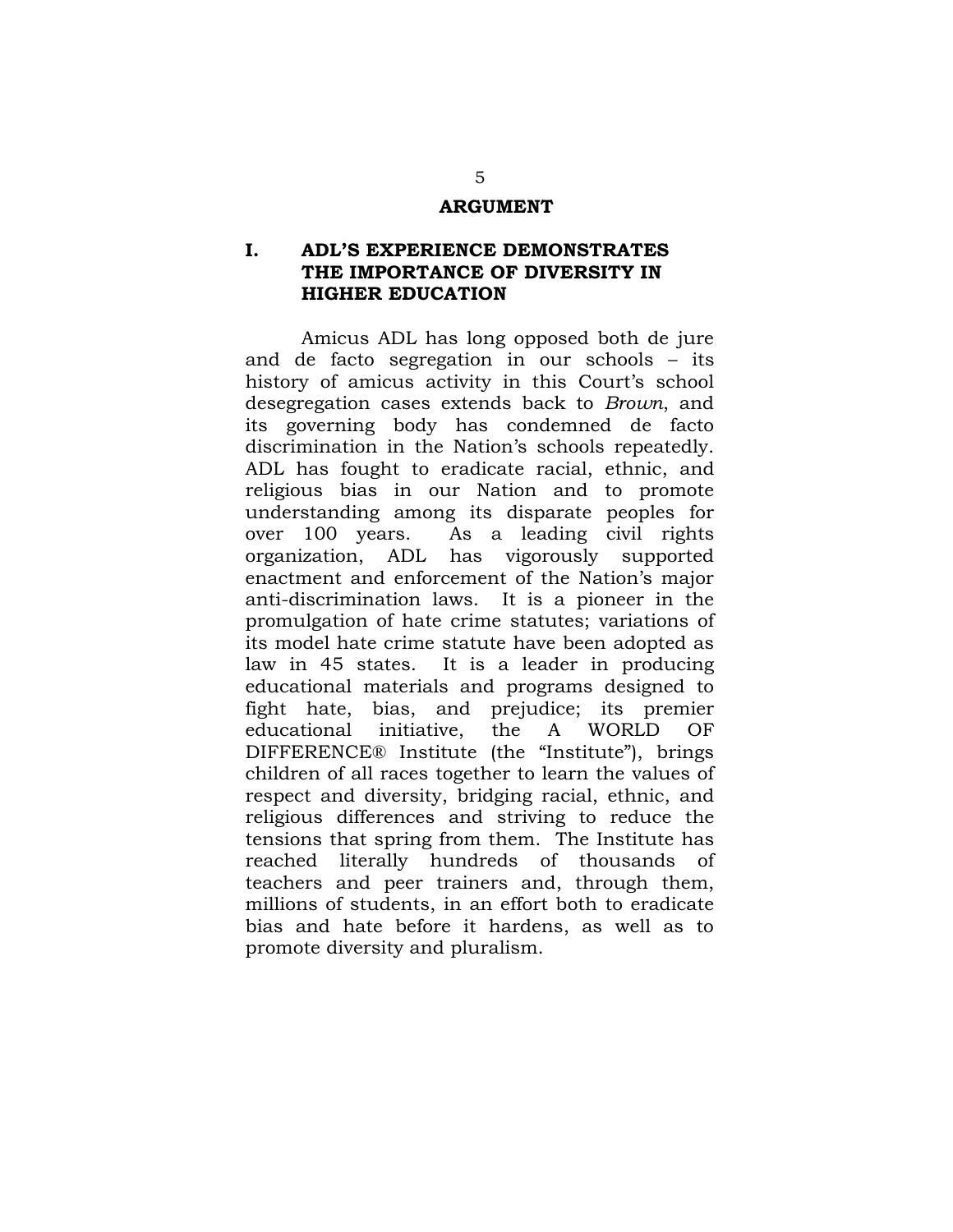ADL's real-world, front-line experience demonstrates that efforts to further diversity bear educational fruit. For example, ADL's experience with its CAMPUS OF DIFFERENCE™ program, which provides college and university students with practical, experiential, hands-on training to foster intergroup understanding and equip students to live and work successfully in a diverse world, has reinforced ADL's belief that diversity enriches the educational experience. ADL has found that a diverse educational environment challenges all students to explore ideas, perspectives and experiences that they might not otherwise explore, to see issues from new points of view, to rethink their own premises and prejudices, and to achieve the kind of understanding that comes only from testing their own hypotheses against those of people with other or differing views. It is not just ADL which has reached this conclusion: there is a growing body of literature demonstrating that "diverse student populations enhance educational outcomes in undergraduate and graduate higher education . . . ." *See* Kathryn A. McDermott, *Diversity or Desegregation? Implications of Arguments for Diversity in K-12 and Higher Education*, 15 EDUC. POLICY, no. 3, 2001 at 452, 456. 3

<span id="page-9-0"></span> $\overline{a}$ 

<sup>3</sup> Specifically regarding racial diversity as a component of diversity, "[r]esearch indicates that crossrace interaction has positive impacts on a range of important outcomes and that the greater the structural diversity of an institution, the more likely that students are to engage in these types of interaction." *See* Jeffrey

<sup>(</sup>Continued…)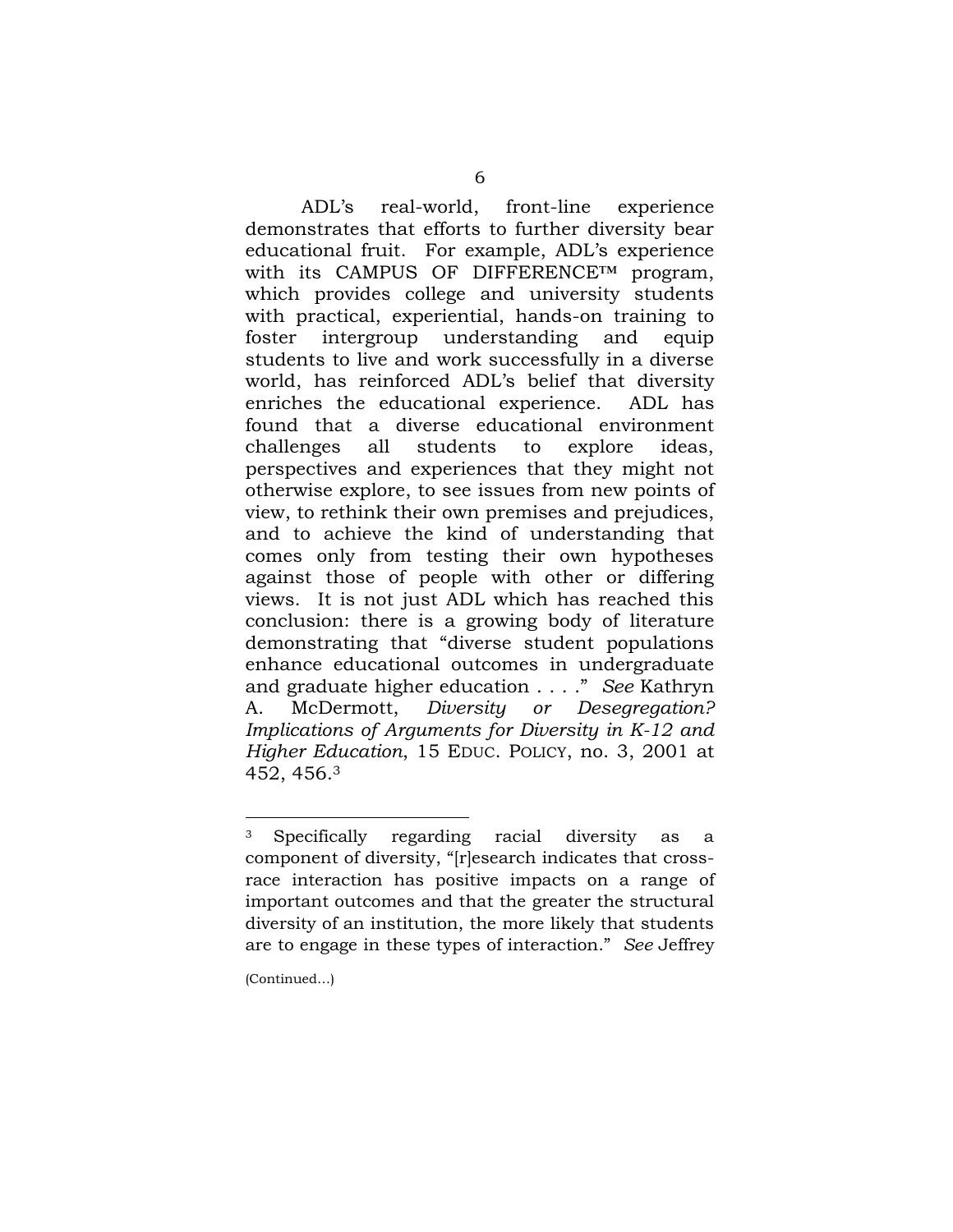In addition to aiding colleges and universities in achieving these educational goals, a diverse campus environment can also create opportunities for people from diverse backgrounds, with different life experiences, to come to know one another outside the classroom as more than passing acquaintances and to develop mutual respect for one another. Informal interactions of this kind "help students develop the skills to participate and lead in a diverse democracy." Patricia Gurin, et al., *Diversity and higher education: Theory and Impact on Educational Outcomes*, 72 HARVARD EDUC. REV. no. 3, 2002 at 330, 353.

ADL's experience with the CAMPUS OF DIFFERENCE™ program underscores what the American Council on Education<sup>4</sup> has recognized: learning in a diverse educational environment promotes personal growth by challenging stereotyped preconceptions, encouraging critical thinking, and helping students to communicate effectively with people of varied backgrounds,

F. Milem, *The Educational Benefits of Diversity: Evidence from Multiple Sectors*, *in* COMPELLING INTEREST: EXAMINING THE EVIDENCE ON RACIAL DYNAMICS IN COLLEGES AND UNIVERSITIES, Ch. 5-11 (Mitchell Chang, et al. eds., 2003).

<span id="page-10-1"></span>

<span id="page-10-0"></span><sup>4</sup> American Council on Education, *On the Importance of Diversity in Higher Education,*  http://www.acenet.edu/newsroom/Documents/BoardDiversityStatement-June2012.pdf (last visited Oct. 8, 2015).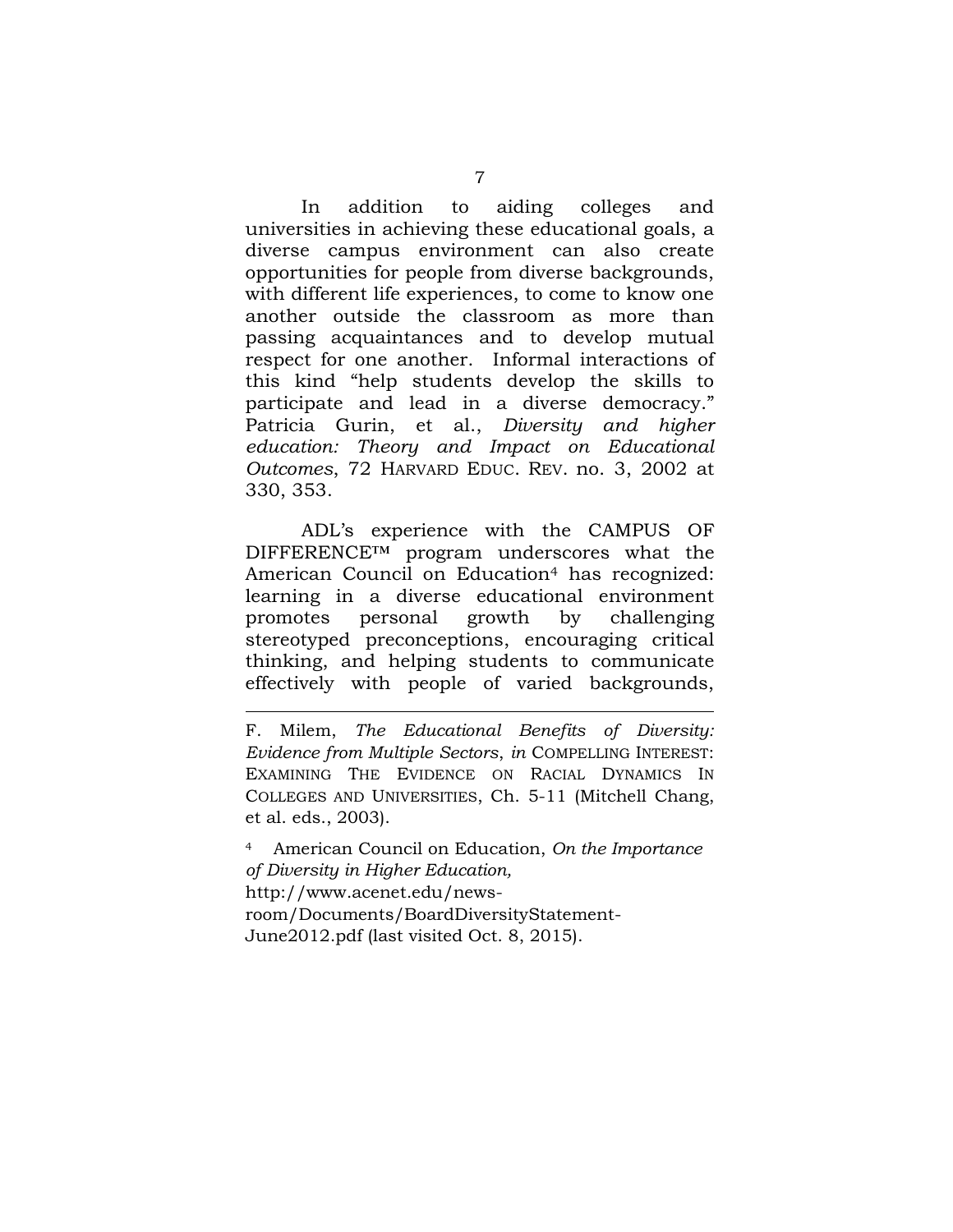thereby preparing students to become good citizens in an increasingly complex, pluralistic society. As the American Council on Education has noted, America's continued prosperity is dependent upon its ability to make effective use of the talents and abilities of all of its citizens, in work settings that bring together individuals from diverse backgrounds and cultures.<sup>5</sup>

In short, ADL's experience demonstrates that exposure to a diverse academic community not only reduces prejudice, but it also improves education, better prepares our students for possible graduate education and career opportunities, and enhances the United States' ability to compete in a globalized economy. Embracing diversity and promoting a fully integrated society is crucial not only to the struggle to defeat discrimination, but also to the continued vitality of our Nation and our society.

## <span id="page-11-0"></span>**II. DESPITE THE IMPORTANCE OF DIVERSITY, THE ENDS DO NOT, AND CONSTITUTIONALLY CANNOT, JUSTIFY VIOLATIONS OF CORE EQUAL PROTECTION PRINCIPLES**

ADL's staunch commitment to diversity has not diminished its belief in the centrality of the precept that the Equal Protection Clause obligates government to refrain from racial discrimination in all forms. For this reason, despite its commitment

<span id="page-11-1"></span><sup>5</sup> *See id.*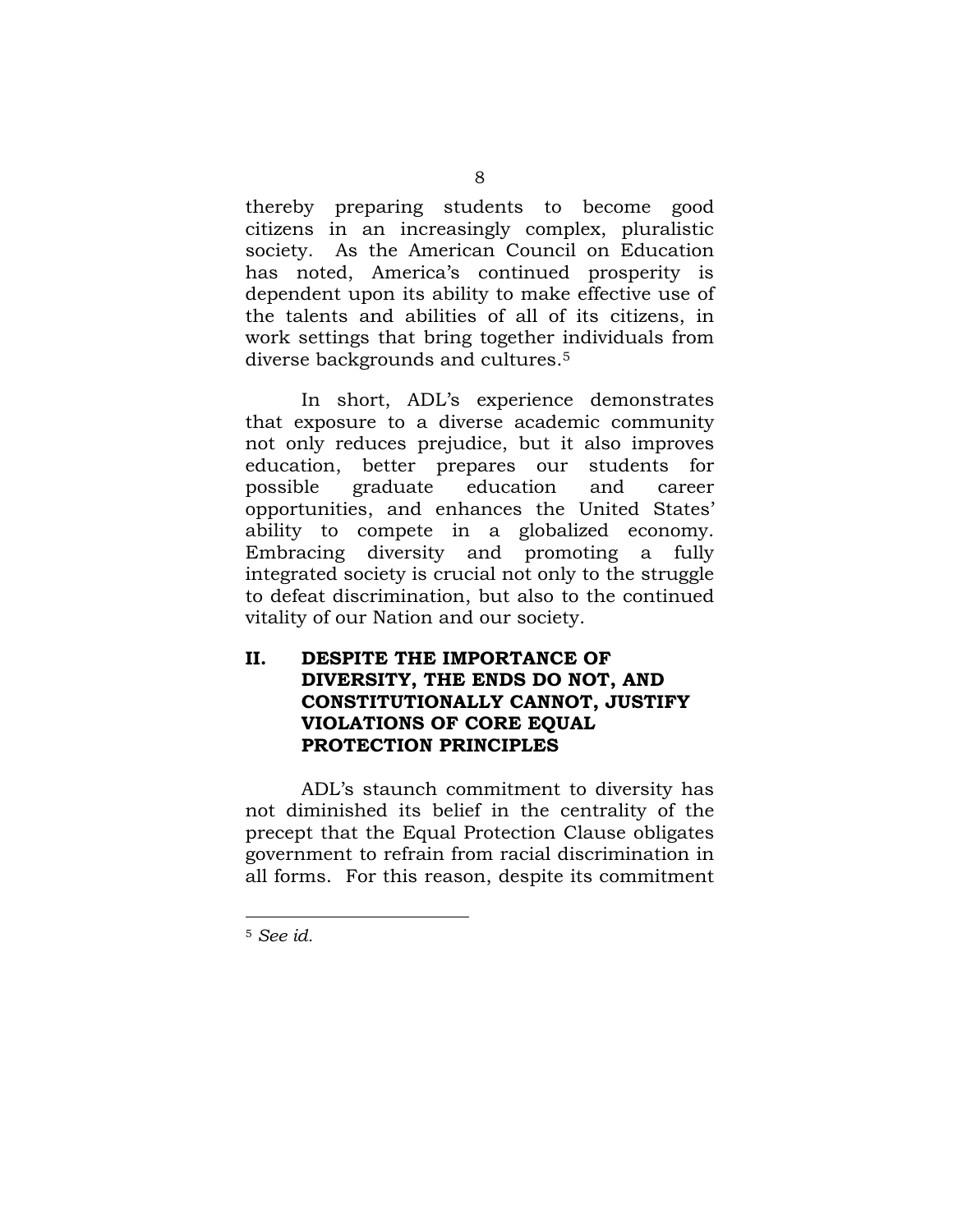to diversity, ADL has *opposed* virtually all of the racial classifications that have been challenged in this Court, including racial preferences and quotas in affirmative action programs, arguing that they discriminate on the basis of impermissible characteristics and thus violate this core value of equal protection. *See* ADL amicus filings cited in fn. 2, *supra*. ADL has long maintained that when government uses race as a decisive factor in allocating opportunity or benefits, it ignores merit and improperly classifies citizens on the basis of immutable characteristics that are, or should be, irrelevant in a free and democratic society.

For example, in *DeFunis*, ADL argued that the University of Washington Law School violated the Fourteenth Amendment by instituting a policy "that amounted to the establishment of a quota, no matter what 'cloak of language' was . . . used by the Law School to disguise the fact from itself as well as from others." <sup>6</sup> Similarly, in *Bakke*, ADL took the position that the University of California was not entitled to "utilize race as the determinative factor in the admission and exclusion of candidates for its medical school at Davis."7 Likewise, in *Grutter*, ADL argued that the University of Michigan's admissions policies

<span id="page-12-0"></span> $\overline{a}$ 

<sup>6</sup> Brief of Anti-Defamation League of B'nai B'rith as Amicus Curiae at 22, *DeFunis v. Odegaard*, 416 U.S. 312 (1974).

<span id="page-12-1"></span><sup>7</sup> Brief Amici Curiae of Anti-Defamation League of B'nai B'rith, *et al.* at 6, *Regents of Univ. of Cal. v. Bakke*, 438 U.S. 265 (1978).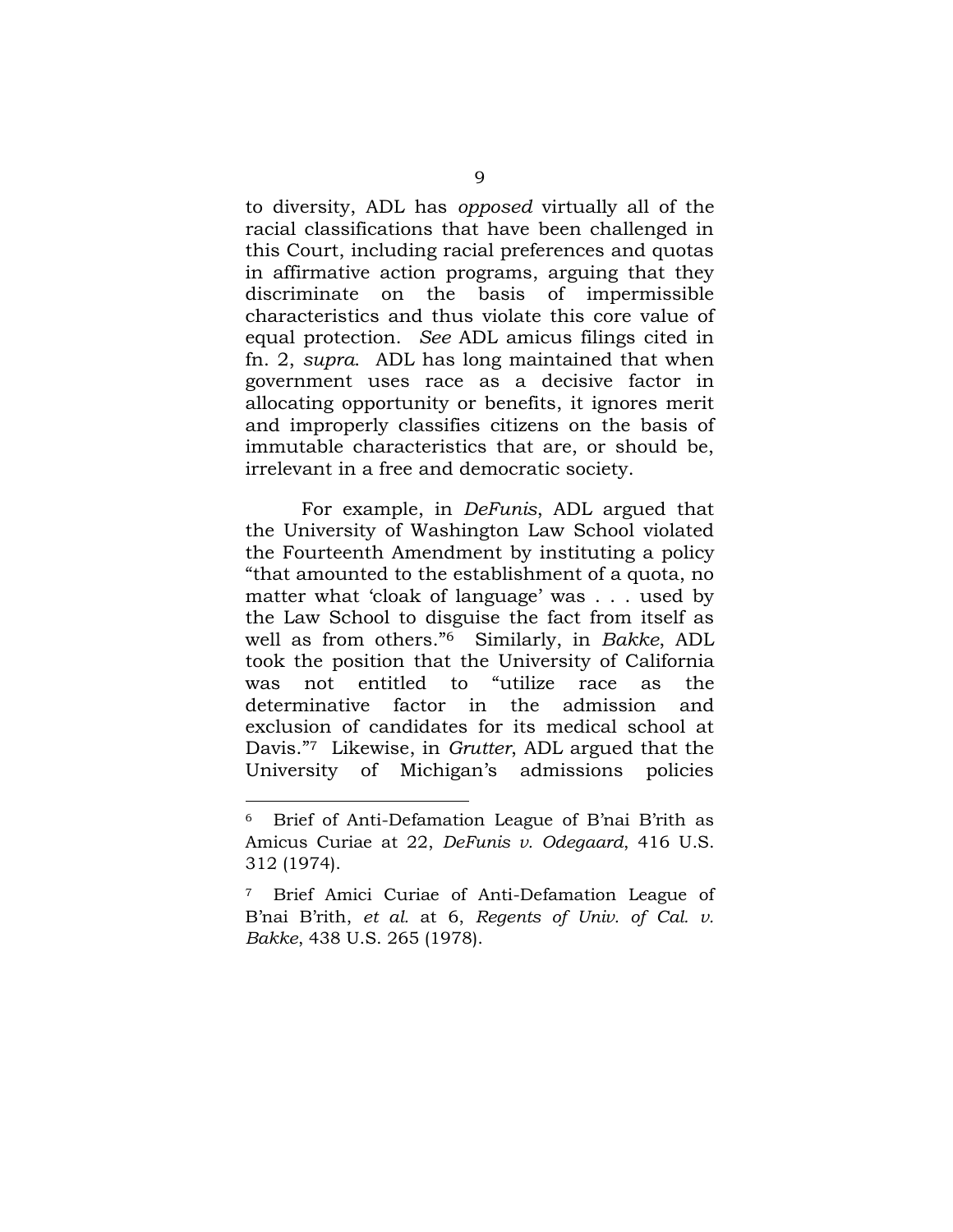"den[ied] to non-minority applicants the individualized consideration that is at the core of equal protection."<sup>8</sup>

ADL's longstanding position has been that affirmative action programs are invalid when they impose quotas, or use race as a determinative factor in making admissions decisions, or act in a manner that assigns persons to categories based on their race. ADL continues to believe that the use of race as a proxy for diversity "runs afoul of the Equal Protection Clause."<sup>9</sup>

Nevertheless, ADL also believes that affirmative action programs can be structured in a manner that will not violate equal protection principles, and that, when implemented properly, such programs can serve compelling government interests. As the former Chairman of ADL's National Law Committee explained (in a law review article he wrote in his personal capacity), "[f]ew would argue against the proposition that a diverse student body including qualified minority group members is educationally enriching for those admitted to law school. The issue is not the desirability of a diverse student body but the means by which it is to be achieved." Larry M. Lavinsky*,* DeFunis v. Odegaard*: The 'Non-Decision' With a Message*, 75 COLUM. L. REV. 520, 524 n.20

<span id="page-13-0"></span>

<sup>8</sup> Brief Amicus Curiae of Anti-Defamation League in Support of Neither Party at 18, *Grutter v. Bollinger*, 539 U.S. 306 (2003).

<sup>9</sup> *Id.* at 15.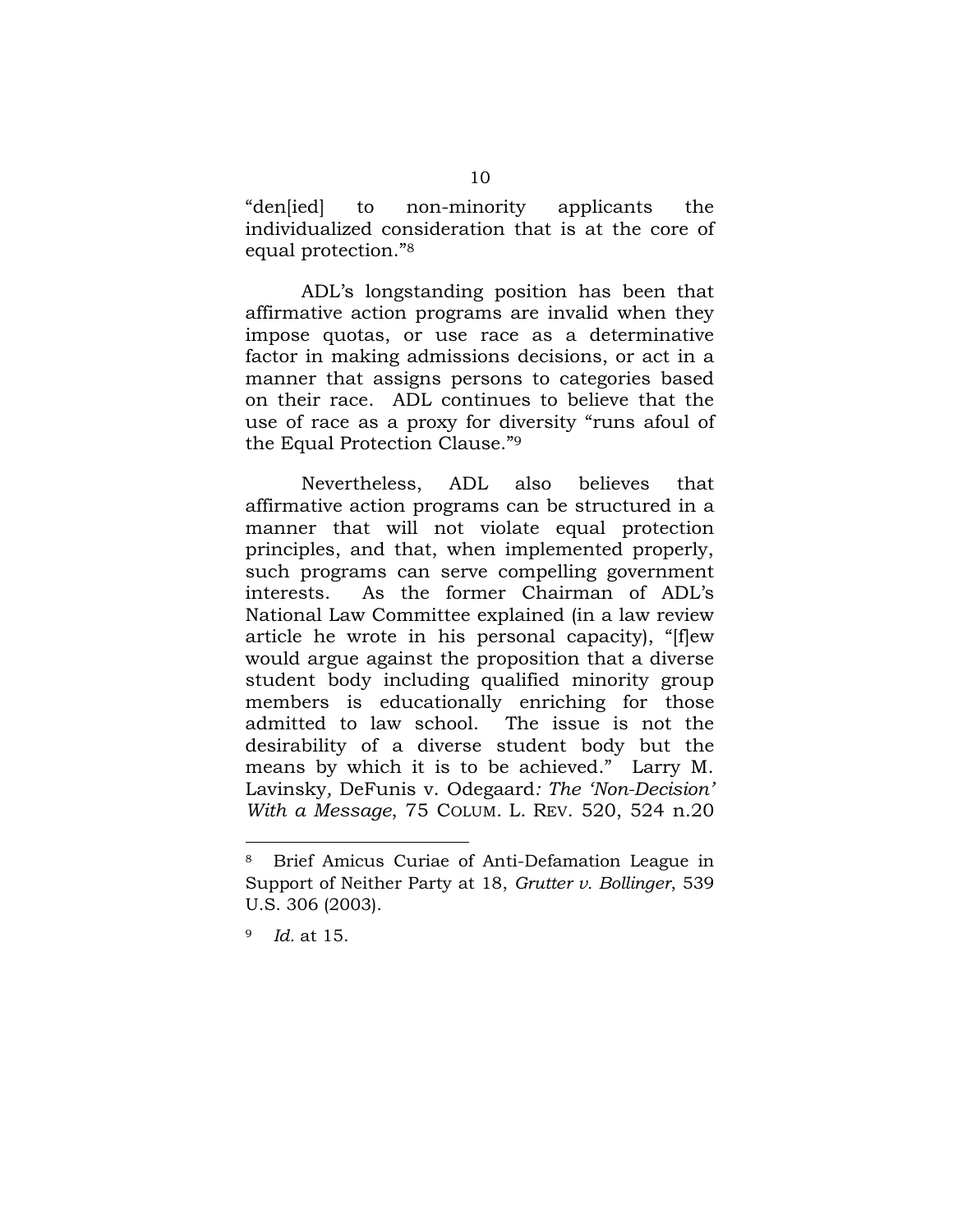<span id="page-14-0"></span>(1975). *See also Parents Involved in Community Sch. v. Seattle Sch. Dist. No. 1*, 551 U.S. 701, 797 (2007) (Kennedy, J., concurring) (noting the "dangers presented by individual classifications, dangers that are not as pressing when the same ends are achieved by more indirect means").

<span id="page-14-1"></span>As ADL stated when the Court previously considered this case, this is the first case that has come before the Court in which ADL believes that a university has used the proper means to achieve a diverse student body. As discussed in more detail below (*infra* Sec. III.B.), UT takes an applicant's race into account only as part of a holistic review of applicants in which race is never a determinative factor in making an admissions decision. *See* App. at 173a-176a. Moreover, unlike in other cases that have come before this Court, here it is uncontested that UT does not use overt or covert quotas and "does not monitor the aggregate racial composition of the admitted applicant pool during the process." *Id.* at 178a. *Compare id.* and JA 181a (Petitioner's concession as to the lack of quotas) *with Bakke*, 438 U.S. at 289 (where 16 special admissions seats were reserved for minorities, "[w]hether this limitation is described as a quota or a goal, it is a line drawn on the basis of race and ethnic status") *and Grutter*, 539 U.S. at 391 (Kennedy, J., dissenting) (criticizing admissions officers at Michigan Law School for consulting "daily reports which indicated the composition of the incoming class along racial lines" during the period when admissions decisions were being made). Because the conceded record makes clear that UT has implemented an admissions process that satisfies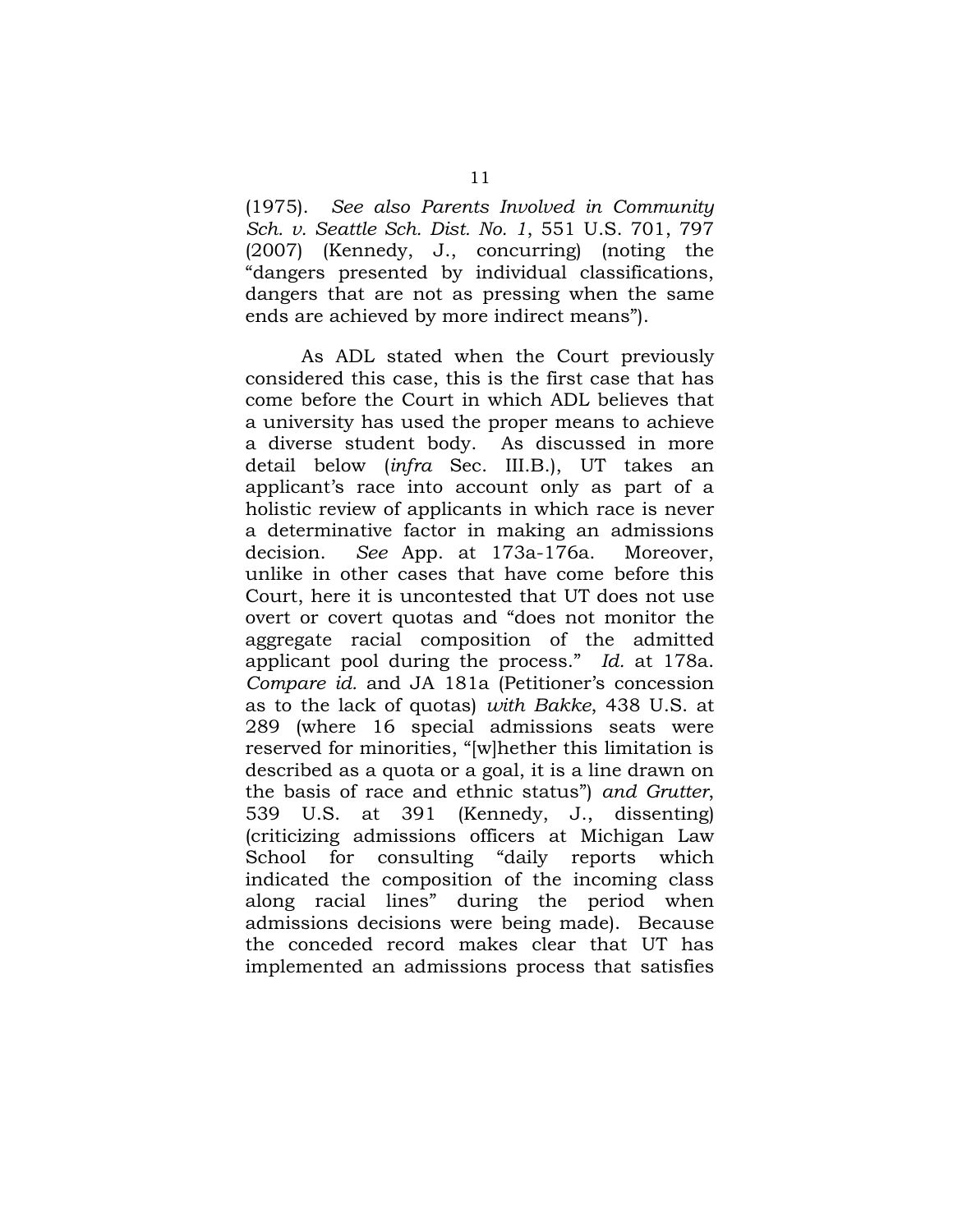strict scrutiny, increasing diversity while adhering to core equal protection principles, ADL again submits a brief in support of UT's affirmative action plan.

## <span id="page-15-0"></span>**III. UT'S USE OF RACE AS ONE FACTOR IN A HOLISTIC ADMISSIONS PROCESS SATISFIES STRICT SCRUTINY BECAUSE IT IS NARROWLY TAILORED TO ACHIEVE THE COMPELLING GOVERNMENT INTEREST IN DIVERSITY**

<span id="page-15-2"></span><span id="page-15-1"></span>"It is well established that when the government distributes burdens or benefits on the basis of individual racial classifications, that action is reviewed under strict scrutiny." *Parents Involved*, 551 U.S. at 720. *See also Fisher v. Univ. of Texas*, 133 S. Ct. 2411, 2417 (2013) ("Any racial classification must meet strict scrutiny, for when government decisions 'touch upon an individual's race or ethnic background, he is entitled to a judicial determination that the burden he is asked to bear on that basis is precisely tailored to serve a compelling governmental interest'") (citations omitted). "This standard of review is not dependent on the race of those burdened or benefited by a particular classification." *Gratz v. Bollinger*, 539 U.S. 244, 270 (2003) (citations omitted). *See also Grutter*, 539 at 379 (Rehnquist, J., dissenting) ("the same strict scrutiny analysis" applies "regardless of the government's purported reason for using race and regardless of the setting in which race [i]s being used").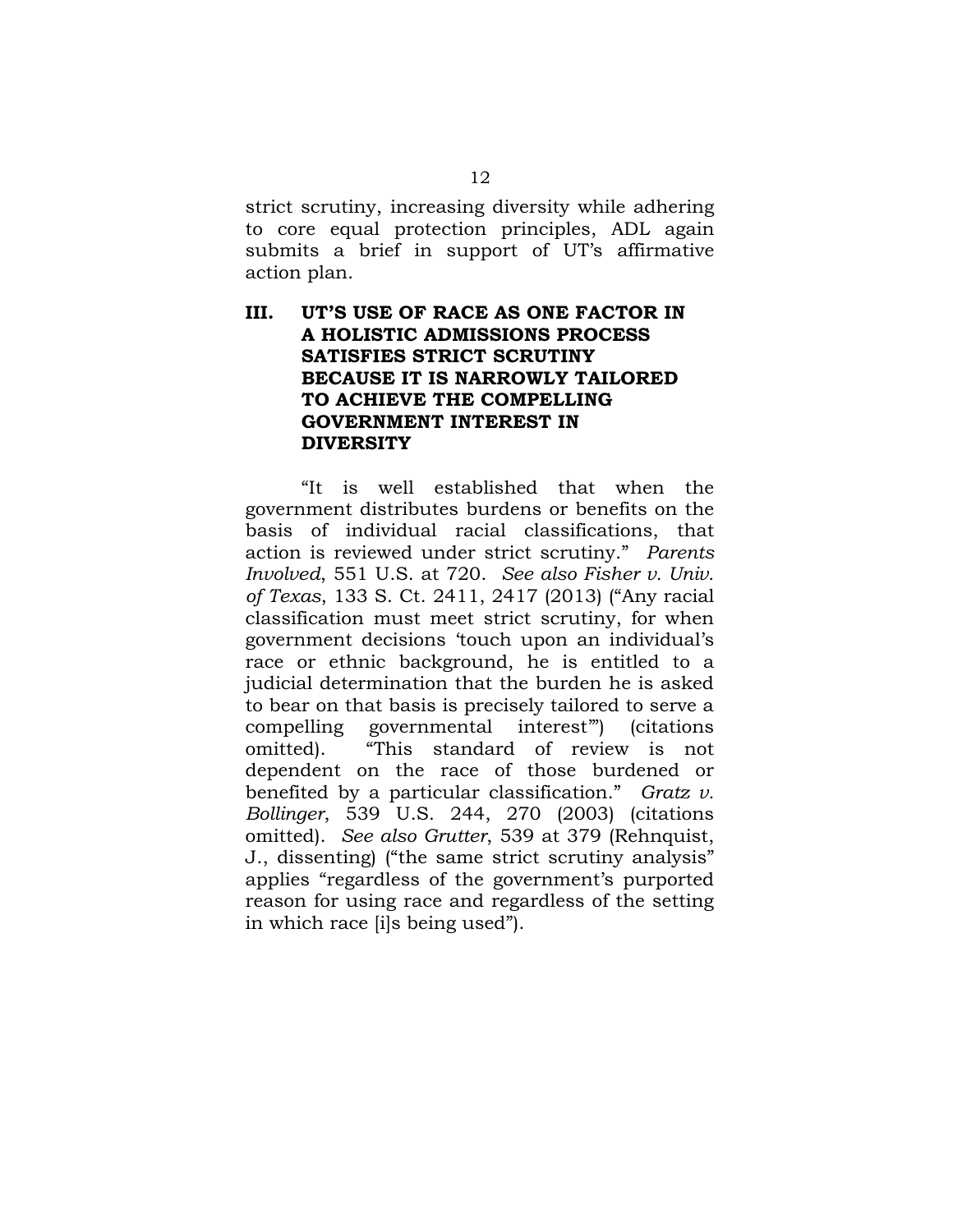<span id="page-16-1"></span>As the Court has explained, "requiring strict scrutiny is the best way to ensure that courts will consistently give racial classifications . . . detailed examination, both as to ends and as to means." *Adarand Constructors, Inc. v. Pena*, 515 U.S. 200, 236 (1995). Because "*all* racial classifications . . . must be analyzed by a reviewing court under strict scrutiny," even "so-called 'benign' racial classifications, such as race-conscious university admissions policies," must use narrowly tailored means to further ends that amount to compelling governmental interests. *Johnson v. California*, 543 U.S. 499, 505 (2005) (emphasis in original, citations omitted).

<span id="page-16-2"></span>Nevertheless, strict scrutiny is not "'strict in theory, but fatal in fact.'" *Fisher*, 133 S. Ct. at 2421 (quoting *Adarand*, 515 U.S. at 237). "Although all governmental uses of race are subject to strict scrutiny, not all are invalidated by it. . . . When race-based action is necessary to further a compelling governmental interest, such action does not violate the constitutional guarantee of equal protection so long as the narrow-tailoring requirement is also satisfied." *Grutter*, 539 U.S. at 326-27.

#### <span id="page-16-3"></span><span id="page-16-0"></span>**A. Diversity is a Compelling Government Interest**

This Court has properly recognized that diversity in the context of higher education is a compelling state interest. *See Parents Involved*, 551 U.S. at 722 ("The second government interest we have recognized as compelling for purposes of strict scrutiny is the interest in diversity in higher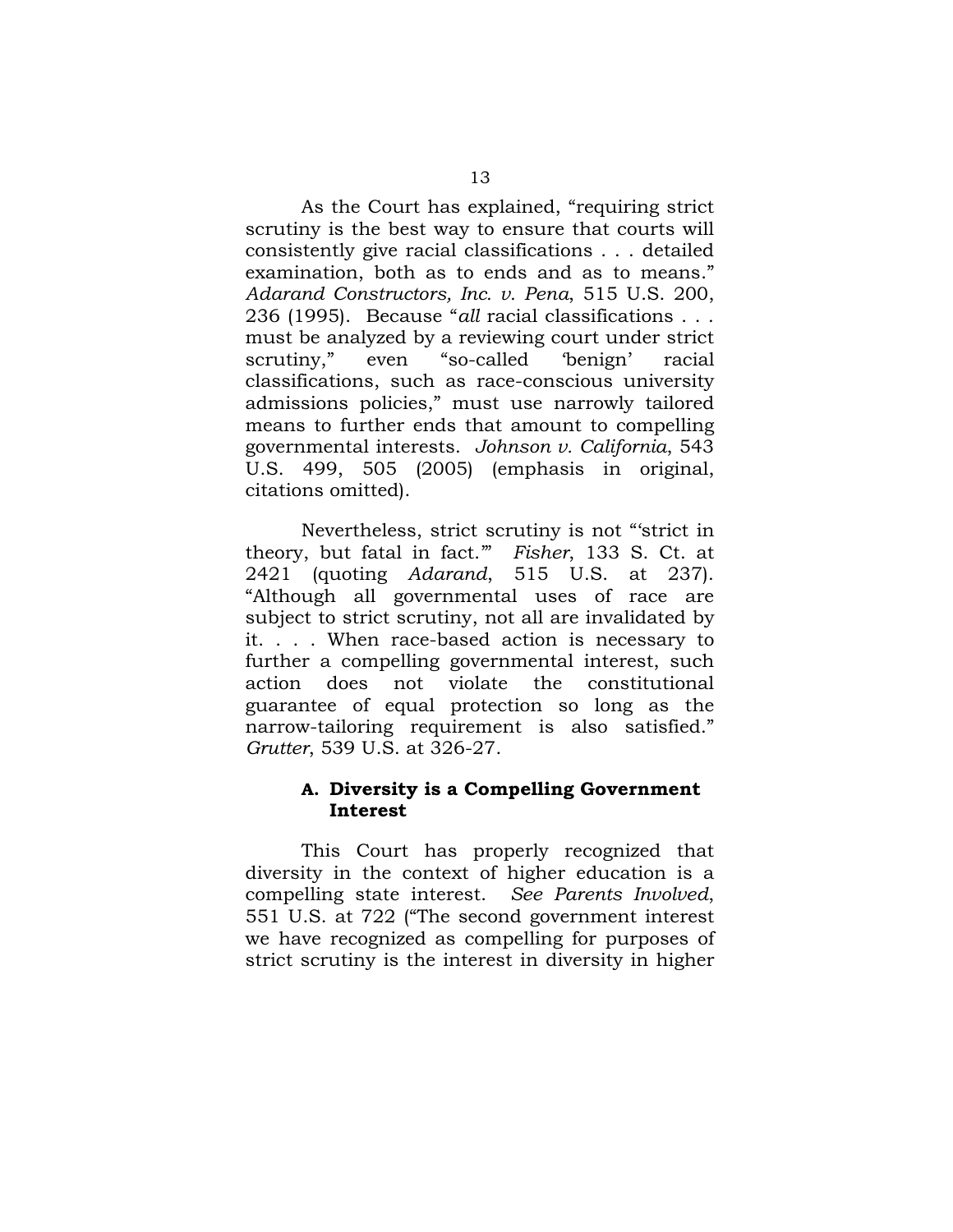education upheld in *Grutter*. . . . The diversity interest was not focused on race alone but encompassed 'all factors that may contribute to student body diversity.'") (quoting *Grutter*, 539 U.S. at 328, 337) (internal citations omitted); *see also Grutter*, 539 U.S. at 392-93, 395 (Kennedy, J., dissenting) (explaining that "[t]here is no constitutional objection to the goal of considering race as one modest factor among many others to achieve diversity" and approving the use of admissions policies that "giv[e] appropriate consideration to race" in the "special context" of university admissions, while objecting to the particular policies adopted by Michigan Law School).

As explained above (*supra* Sec. I), ADL agrees that a diverse campus environment enriches the educational experience, increases civic engagement, and better prepares students to succeed in their professional lives. *See also Fisher*, 133 S. Ct. at 2418 ("The attainment of a diverse student body . . . serves values beyond race alone, including enhanced classroom dialogue and the lessening of racial isolation and stereotypes."); *Grutter*, 539 U.S. at 330 (explaining the "educational benefits that flow from student body diversity" and citing studies showing that student body diversity "better prepares students for an increasingly diverse workforce and society, and better prepares them as professionals") (citations omitted).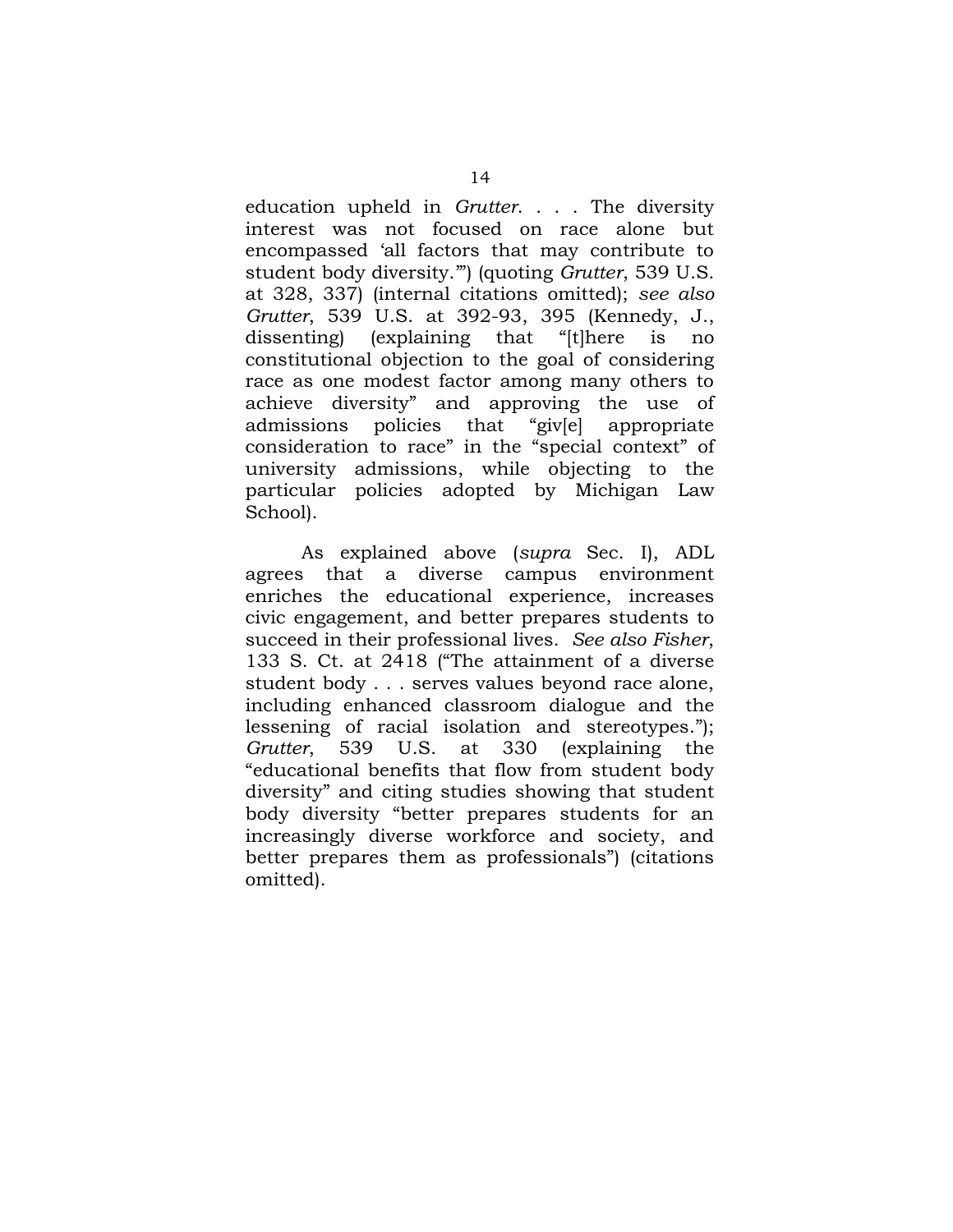#### <span id="page-18-1"></span><span id="page-18-0"></span>**B. The Means Used by UT to Achieve Diversity Are Narrowly Tailored**

Narrow tailoring requires that "the means chosen to accomplish the State's asserted purpose must be specifically and narrowly framed to accomplish that purpose." *Wygant v. Jackson Bd. of Educ.*, 476 U.S. 267, 280 (1986). In the context of higher education, universities must engage in "serious, good faith consideration of workable raceneutral alternatives that will achieve the diversity the university seeks" (*Grutter*, 539 U.S. at 339), and "strict scrutiny imposes on the university the ultimate burden of demonstrating, before turning to racial classifications, that available, workable race-neutral alternatives do not suffice" (*Fisher*, 133 S. Ct. at 2420). However, "[n]arrow tailoring does not require exhaustion of every conceivable race-neutral alternative." *Id.* (quoting *Grutter*, 539 U.S. at 339) (emphasis omitted).

When a race-neutral alternative is not viable, a university must ensure that its race-conscious admissions policy does "not unduly harm members of any racial group," a standard that can be achieved by implementing a policy that considers "all pertinent elements of diversity" so that the university "can (and does) select nonminority applicants who have greater potential to enhance student body diversity over underrepresented minority applicants." *Grutter,* 539 U.S. at 341. The university must also "consider[] each particular applicant as an individual, assessing all of the qualities that individual possesses, and in turn, evaluat[e] that individual's ability to contribute to the unique setting of higher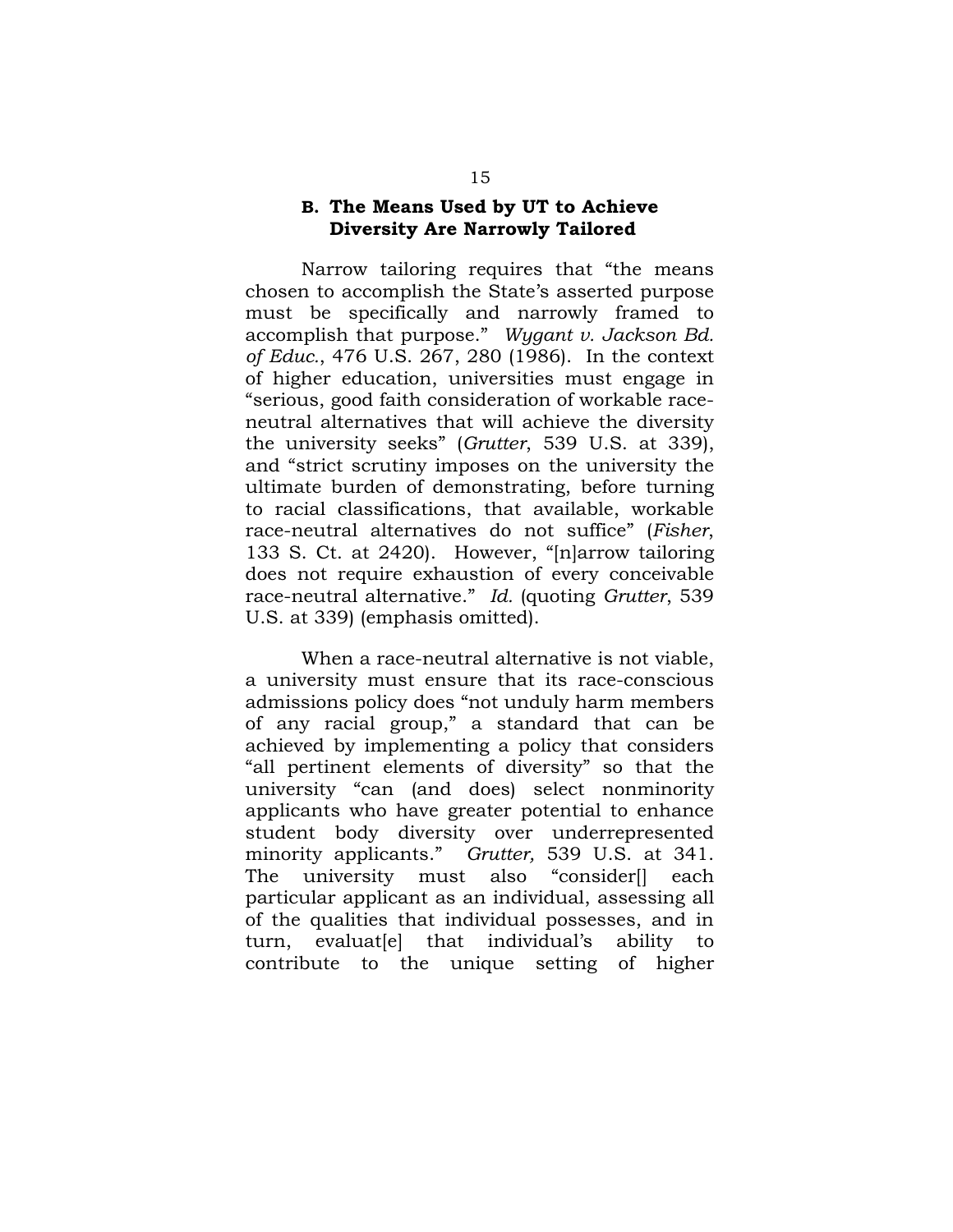<span id="page-19-0"></span>education." *Gratz*, 539 U.S. at 271. Quotas are not permitted. *See Fisher*, 133 S. Ct. at 2418 ("To be narrowly tailored, a race-conscious admissions program cannot use a quota system.") (citing *Grutter*, 539 U.S. at 334).

Here, UT has not only *considered* using raceneutral alternatives to achieve diversity, it has actually *used* just such a system between 1997 and 2004. *See* App. at 266a-270a. Indeed, UT only implemented its current admissions policy after it had conducted a study, and engaged in extensive deliberations, to determine whether its race-neutral admissions policy was achieving UT's diversity goals. *See* App. at 271a-272a; *see also*  JA 446a ("After several months of study and deliberation, including retreats, interviews, review of data of diversity in the classroom, and other factors, UT Austin decided to authorize the consideration of race in its undergraduate<br>admissions policy."). The admissions policy at The admissions policy at issue here was established because UT reached the reasoned conclusion that its prior race-neutral admissions policy had proven insufficient to achieve those goals. *See* App. at 271a-272a; *see also* JA 446a (UT's study demonstrated that "the educational benefits of a diverse student body were not being provided to all the University's undergraduate students" during the period when a race-neutral admissions policy was in effect).<sup>10</sup>

 $\overline{a}$ 

<sup>10</sup> UT has also committed to re-evaluating the admissions process every five years, specifically to assess whether consideration of race is necessary to

<sup>(</sup>Continued…)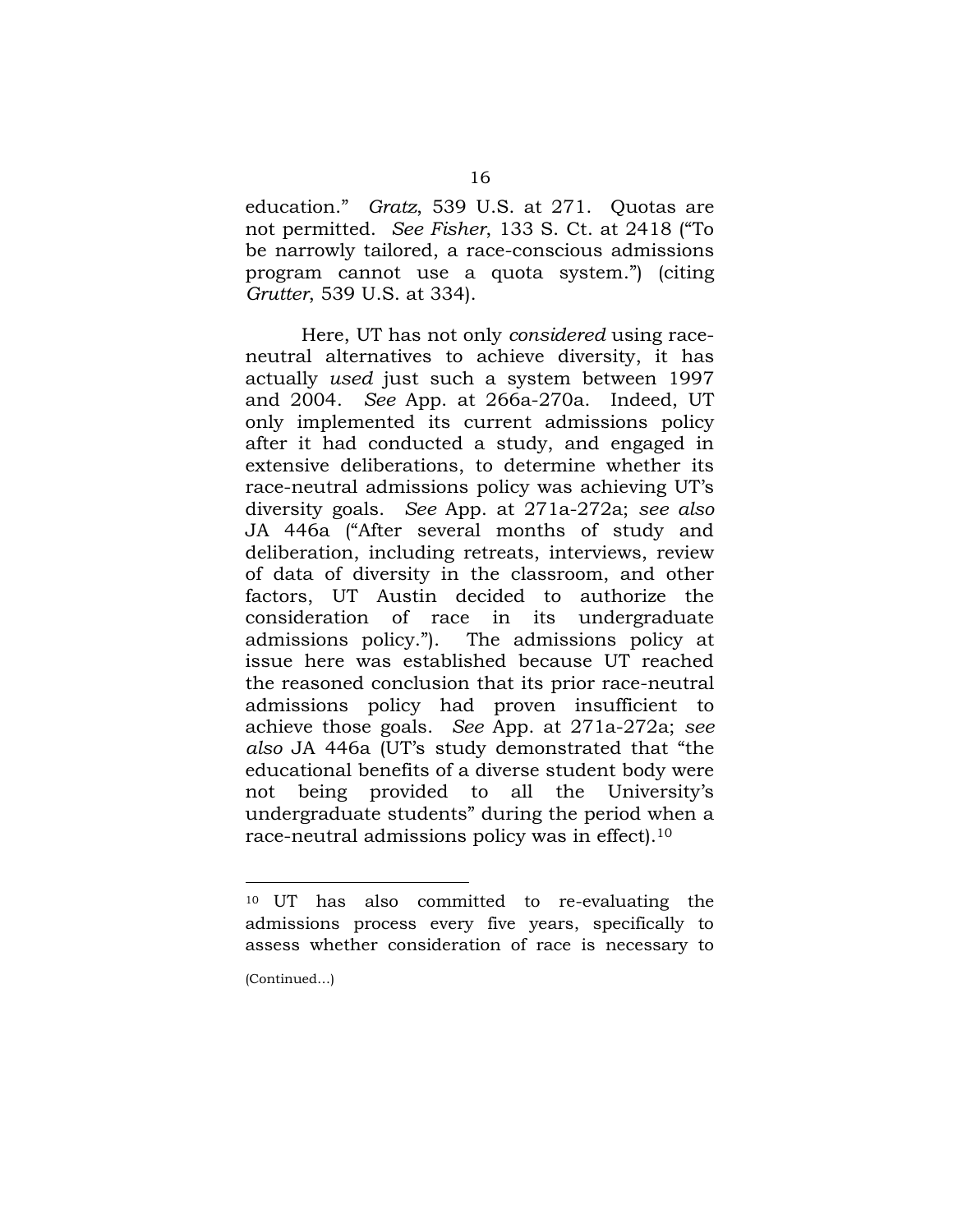Moreover, the record demonstrates that the race-conscious admissions policy implemented by UT in 2005 considers "'all pertinent elements of diversity'" and does not "'unduly harm members of any racial group.'" *Grutter*, 539 U.S. at 341 (citations omitted). When race is considered at all, $11$  UT considers it in such a manner that "may be beneficial to minorities *or non-minorities*." JA 180a (emphasis added). Moreover, it is undisputed that race – again, to the extent it is considered at all – is considered alongside other intangible "special circumstances" such as socioeconomic status, family status, whether languages other than English are spoken at home, and family responsibilities, each of which contributes to creating a diverse student body. App. at 174a. Indeed, those special circumstances are just one part of a student's "personal achievement score," which takes into account an applicant's "leadership qualities, awards and honors, work experience, and involvement in extracurricular activities and community service," none of which is "considered individually or given separate numerical values to be added together." *Id.* at 174a. And even the personal achievement score is only one of the elements in an applicant's

the admission and enrollment of a diverse student body or whether race-neutral alternatives exist that would achieve the same results. *See* App. at 313a-314a.

<sup>11</sup> As Petitioner concedes, race is never taken into account in admitting those applicants admitted to UT pursuant to the Top 10 Percent Law. *See* JA 168a-169a, 178a, 189a-191a.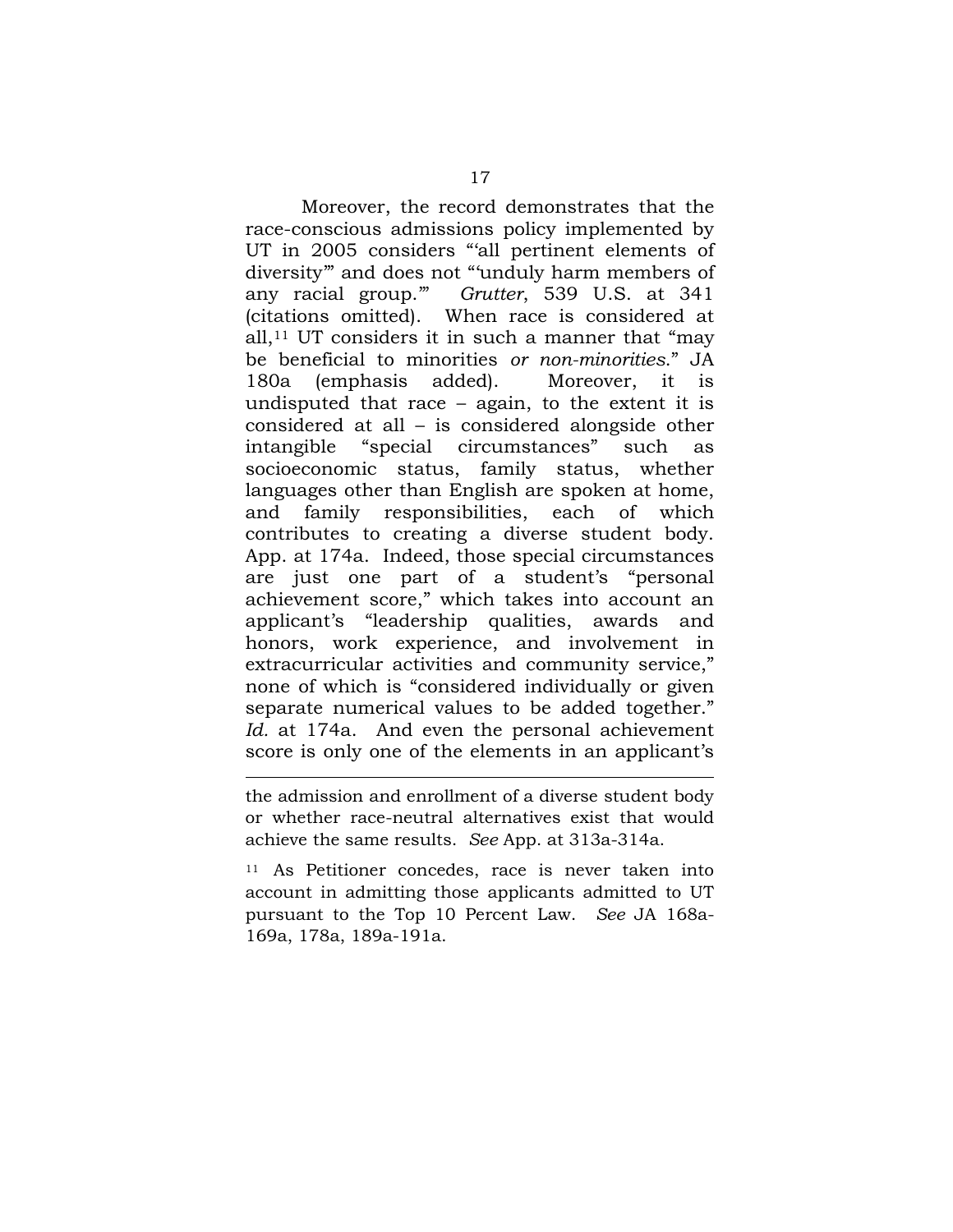Personal Achievement Index, which also takes into account the applicant's score on two required essays. *Id.* at 173a-174a. As such, race can, at most, "influence only a small part of the applicant's overall admissions score," as part of a holistic review that is quality-controlled to ensure that it is being faithfully applied. *Id.* at 175a.

In this case, none of these facts is in dispute. Indeed, Petitioner has affirmatively conceded that UT engages in a holistic review of applicants, and there is no evidence that suggests that race overrides any other factors under consideration. As Petitioner conceded in its statement of facts submitted to the district court, "[t]he consideration of race helps UT Austin examine the student in 'their totality,' 'everything that they represent, everything that they've done, everything that they can possibly bring to the table.'" JA 179a. Indeed, Petitioner acknowledges not only that UT's admissions policy mandates a holistic review, but also that it has been implemented in a manner that ensures that "UT Austin has not established a goal, target, or other quantitative objective for the admission and/or enrollment of under-represented minority students for any of the incoming classes admitted in 2003 through 2008." JA 181a. *See also id.* (conceding that "UT Austin has not tracked or measured the impact of race as a factor in its admissions decisions").

The Fifth Circuit on remand engaged in the strict, "exacting scrutiny" demanded by this Court in reviewing UT's admissions policy but nevertheless reached the conclusion that UT's use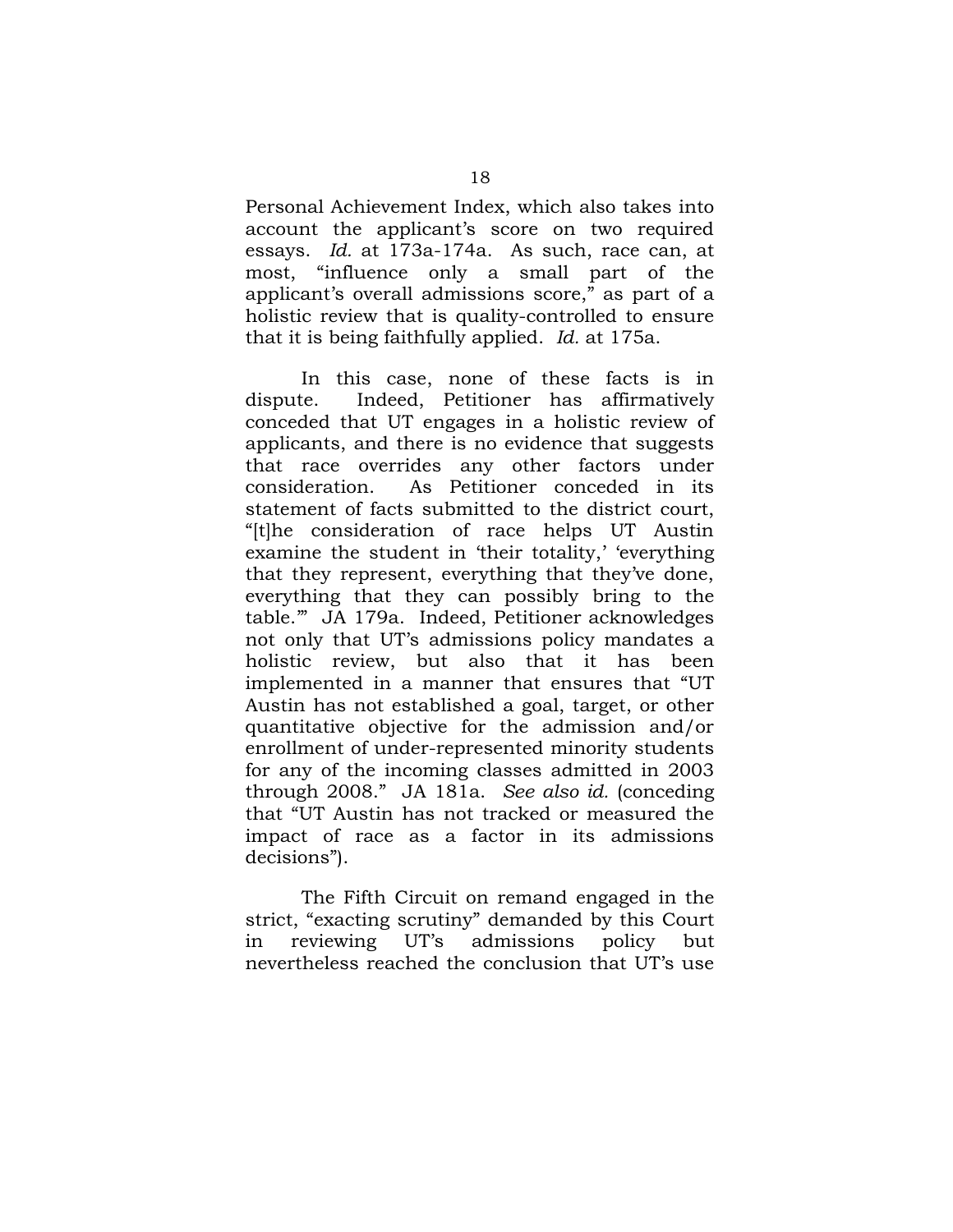of race as one factor in its holistic review of applicants passed constitutional muster. App. 3a, 13a, 53a-54a. In support of that determination, the Fifth Circuit found, among other things, that "because race is a factor considered in the unique context of each applicant's entire experience, it may be a beneficial factor for a minority or a nonminority student" (*id.* 6a); that "[h]olistic review allows selection of an overwhelming number of students by facially neutral measures and for the remainder race is only a factor of factors" (*id.* 44a-45a); and that the "record shows that UT Austin implemented every race-neutral effort that its detractors now insist must be exhausted prior to adopting a race-conscious-admissions program" (*id.* 29a). There is no dispute about any of these facts; indeed, Petitioner concedes that there is no dispute about *any* of the material facts in this case. Pet. Br. 12. In light of these uncontested facts and the Court's recognition that diversity in the context of higher education is a compelling state interest, the Fifth Circuit's conclusion is inescapable: "to deny UT Austin its limited use of race in its search for holistic diversity would hobble the richness of the educational experience in contradiction of the plain teachings of *Bakke* and *Grutter*." App. 53a.

In sum, Petitioner concedes that UT considered race-neutral alternatives and engaged in a holistic, non-quota-based review of applicants in which race was only one of the many factors considered. Because here the undisputed facts satisfy the narrowly-tailored, strict scrutiny standard, summary judgment was properly granted to Respondents.